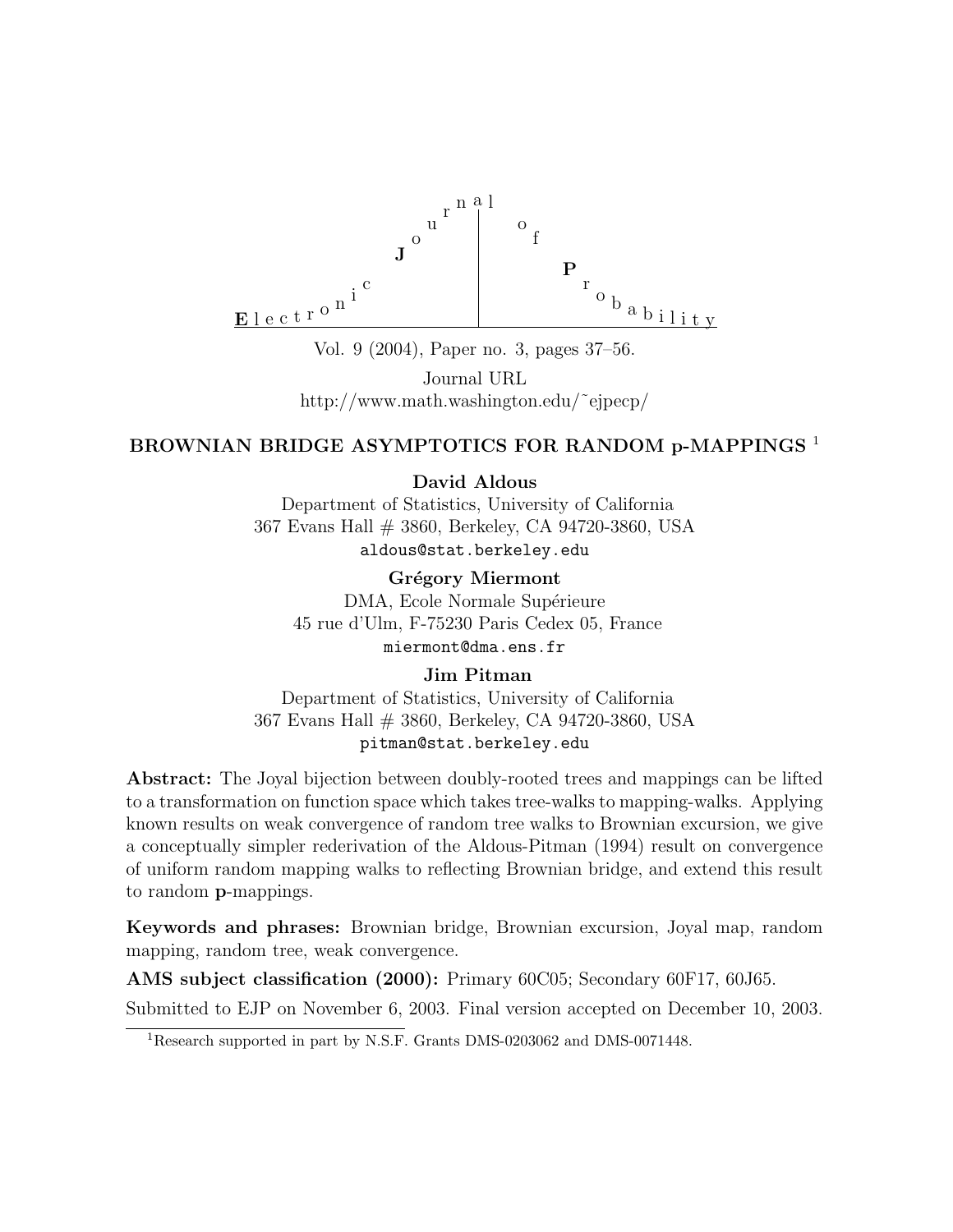## 1 Introduction

Write  $[n] := \{1, 2, \ldots, n\}$ . A mapping  $m : [n] \to [n]$  is just a function, identified with its digraph  $\mathcal{D}(m) = \{(i, m(i)), i \in [n]\}\$ . Exact and asymptotic properties of random mappings have been studied extensively in the combinatorial literature since the 1960s [12, 14]. Aldous and Pitman [4] introduced the method of associating a mapping-walk with a mapping, and showed that (for a uniform random mapping) rescaled mappingwalks converge in law to reflecting Brownian bridge. The underlying idea – that to rooted trees one can associate tree-walks in such a way that random tree-walks have tractable stochastic structure – has been developed by many authors in many directions over the last 15 years, and this paper, together with a companion paper [6], takes another look at invariance principles for random mappings with better tools.

As is well known, the digraph  $\mathcal{D}(m)$  decomposes into trees attached to cycles. The argument of [4] was that for a uniform random mapping the walk-segments corresponding to different cycles, considered separately, converge to Brownian excursions, and that the process of combining these walk-segments into the mapping-walk turned out (by calculation) to be the same as the way that excursions of reflecting Brownian bridge are combined. That proof (and its reinterpretation by Biane [9]) made the result seem rather coincidental. In this paper we give a conceptually straightforward argument which both proves convergence and more directly identifies the limit. The argument is based on the Joyal bijection J between doubly-rooted trees and mappings. Being a bijection it takes uniform law to uniform law; less obviously, it takes the natural **p**-tree model of random trees to the natural p-mapping model of random mappings. Theorem 1 will show that under a natural hypothesis, mapping-walks associated with random p-mappings converge weakly to reflecting Brownian bridge. We can outline the proof in four sentences.

- It is known that rescaled walks associated with random p-trees converge in law to Brownian excursion, under the natural hypothesis  $(4)$  on  $(p^n)$  (section 2.5).
- There is a transformation  $J: D[0,1] \to D[0,1]$  which "lifts" the Joyal bijection trees→mappings to the associated walks (section 3.3).
- **J** has appropriate continuity properties (section 3.2).
- J takes Brownian excursion to reflecting Brownian bridge (section 3.4).

Filling in the details is not difficult, and indeed it takes longer in section 2 to describe the background material (tree walks, mapping walks, the Joyal bijection in its probabilistic form, its interpretation for walks) than to describe the new arguments in section 3. One unusual aspect is that to handle the natural class  $(4)$  of **p**-mappings, we need to use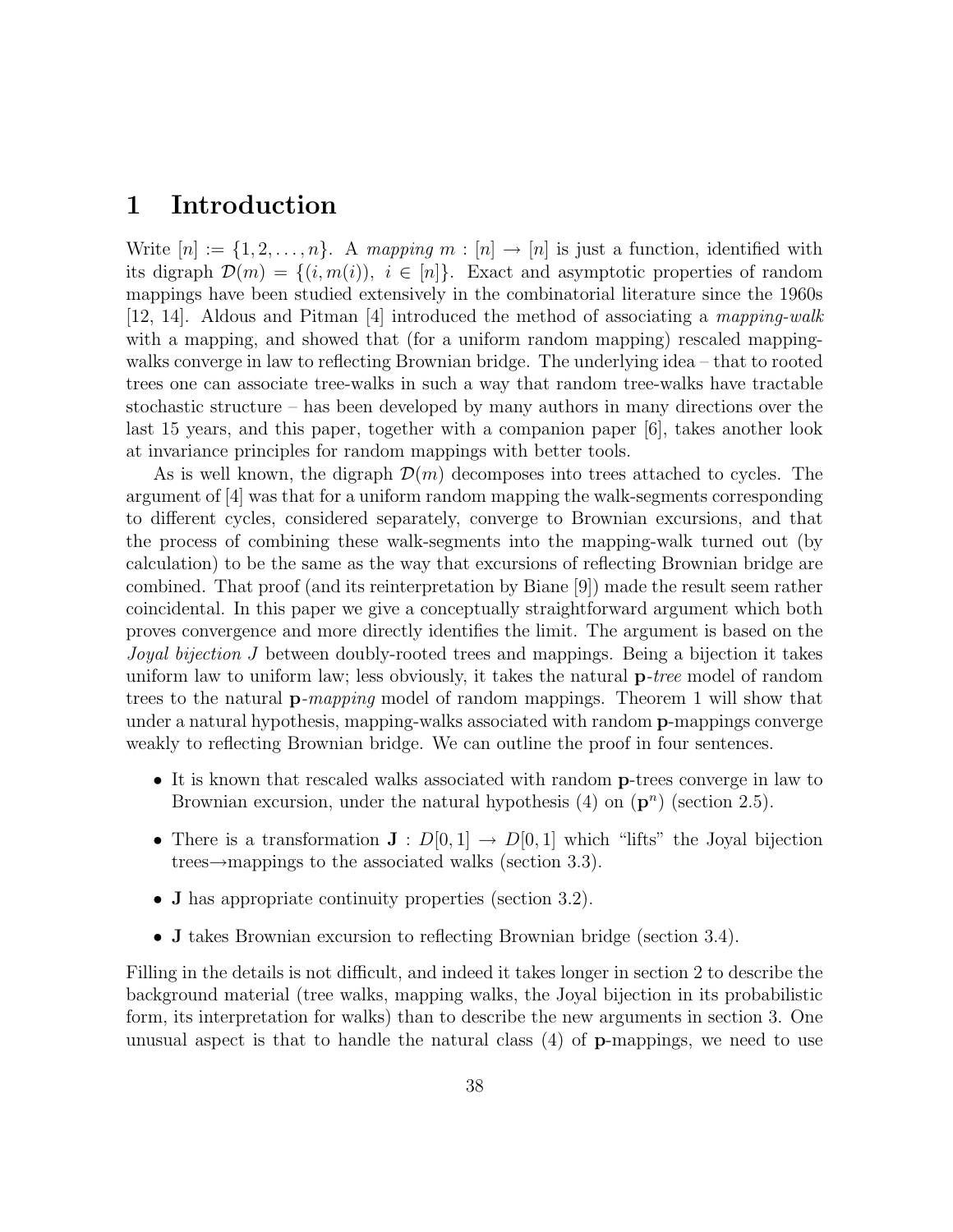a certain  $\ast$ -topology on  $D[0, 1]$  which is weaker than the usual Skorokhod topology (in brief, it permits upward spikes of vanishing width but non-vanishing height).

A companion paper [6] used a quite different approach to studying a range of models for random trees or mappings, based on spanning subgraphs of random vertices. We will quote from there the general result (Theorem  $4(b)$ ) that rescaled random **p**-tree walks converge in the ∗-topology to Brownian excursion, but our treatment of random mappings will be essentially self-contained. We were motivated in part by a recent paper of O'Cinneide and Pokrovskii [16], who gave a more classically-framed study of random p-trees (under the same hypothesis (4)) from the viewpoint of limit distributions for a few explicit statistics. See [4, 6, 1, 5] for various explicit limit distributions derived from the Brownian bridge.

When (4) fails the asymptotics of **p**-trees and **p**-mappings are quite different: Brownian excursion and reflecting Brownian bridge are replaced by certain jump processes with infinite-dimensional parametrization. Technicalities become much more intricate in this case, but the general method of using the operator J will still work. We will treat this in a sequel [3].

The recent lecture notes of Pitman [18] provide a broad general survey of this field of probabilistic combinatorics and stochastic processes.

## 2 Background

### 2.1 Mappings

Let S be a finite set. For any mapping  $m : S \to S$ , write  $\mathcal{D}(m)$  for the mapping digraph whose edges are  $s \to m(s)$ , and write  $\mathcal{C}(m)$  for the set of cyclic points of m (i.e. the points that are mapped to themselves by some iterate of  $m$ ).

Let  $\mathcal{T}_{c}(m)$  be the tree component of the mapping digraph with root  $c \in \mathcal{C}(m)$ . The tree components are bundled by the disjoint cycles  $C_i(m) \subseteq C(m)$  to form the basins of attraction  $\mathcal{B}_i(m)$  of the mapping, say

$$
\mathcal{B}_j(m) := \bigcup_{c \in \mathcal{C}_j(m)} \mathcal{T}_c(m) \supseteq \mathcal{C}_j(m) \quad \text{with} \quad \bigcup_j \mathcal{B}_j(m) = S \quad \text{and} \quad \bigcup_j \mathcal{C}_j(m) = \mathcal{C}(m) \tag{1}
$$

where all three unions are disjoint unions, and the  $\mathcal{B}_i(m)$  and  $\mathcal{C}_i(m)$  are indexed by  $j = 1, 2, \ldots$  in such a way that these sets are non-empty iff  $j \leq k$ , the number of cycles of the digraph, which is also the number of basins of the digraph. The choice of ordering will be important later, but first we define the random mappings we will consider.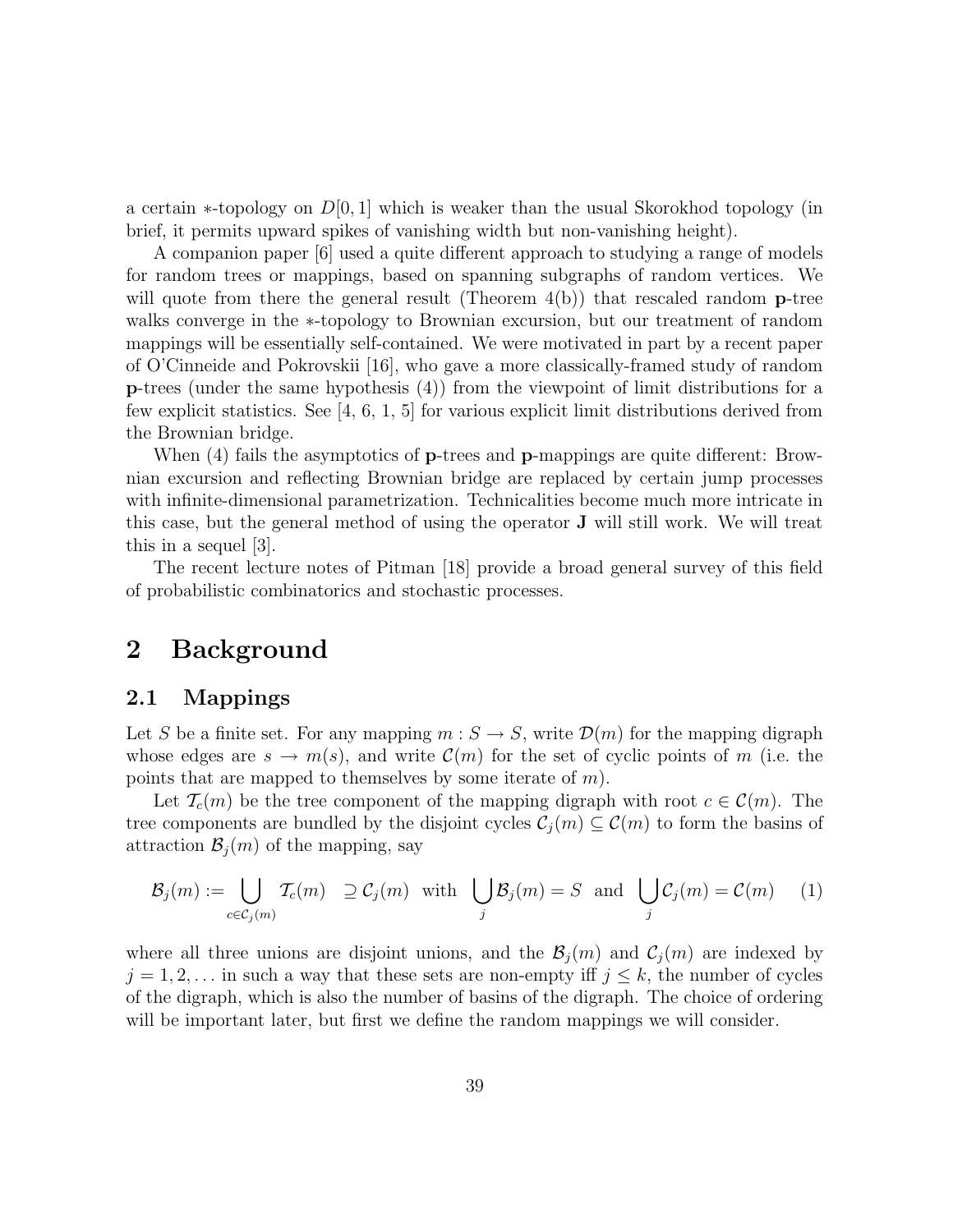From now on, suppose that  $S = \{1, 2, ..., n\} =: [n]$ . Consider a probability law **p** on [n], and assume that  $p_i > 0$  for each i. A random mapping M is called a **p**-mapping if for every  $m \in [n]^{[n]},$ 

$$
P(M=m) = \prod_{x \in [n]} p_{m(x)}.\tag{2}
$$

In other words, each point of  $[n]$  is mapped independently of the others to a point of  $[n]$ chosen according to the probability law p.

We now define an order on the basins of attraction and cycles of a **p**-mapping which will be relevant to our study. Consider a random sample  $(X_2, X_3, \ldots)$  of i.i.d. points of  $[n]$  with common law **p**, independent of M (the reason for our unusual choice of index set  $\{2, 3, \ldots\}$  will become clear in section 2.4). Then order the basins of M in their order of appearance in the **p**-sample. More precisely, since  $p_i > 0$  for every  $i \in [n]$ , we have that  $\{X_2, X_3, \ldots\} = [n]$  a.s., so the following procedure a.s. terminates:

• Let  $\mathcal{B}_1(M)$  be the basin of M containing  $X_2$  and  $\mathcal{C}_1(M)$  be the cycle included in  $\mathcal{B}_1(M)$ . Define  $\tau_1 = 2$ .

• Given  $(\tau_i)_{1\leq i\leq j}$  and the non-empty  $(\mathcal{B}_i(M))_{1\leq i\leq j}$  and  $(\mathcal{C}_i(M))_{1\leq i\leq j}$ , as long as  $\bigcup_{1\leq i\leq j}B_i(M)\neq [n],$  let  $\tau_{j+1}=\inf\{k\,:\,X_k\notin \bigcup_{1\leq i\leq j}B_i(M)\}\$  and let  $\mathcal{B}_{j+1}(M)$  be the basin containing  $X_{\tau_{j+1}}$ ; also let  $\mathcal{C}_{j+1}(M)$  be the cycle included in  $\mathcal{B}_{j+1}(M)$ .

For the purpose of defining a useful marked random walk in the next section, we shall also introduce an order on all the cyclic points, as follows. With the above notations, let  $c_i \in \mathcal{C}_i(M)$  be the cyclic point which is the root of the subtree of the digraph of M that contains  $X_{\tau_j}$ . Then within  $\mathcal{C}_j(M)$  the vertices are ordered as follows:

$$
M(c_j), M^2(c_j), \ldots, M^{|\mathcal{C}_j(M)|-1}(c_j), c_j.
$$

Together with the order on basins, this induces an order on all cyclic points.

Call this order (on basins, cycles, or cyclic points) the p-biased random order.

### 2.2 Coding trees and mappings by marked walks

Let  $\mathbf{T}_n^o$  be the set of ordered rooted trees on n vertices. By ordered, we mean that the children of each vertex of the tree, if any, are ordered (i.e. we are given a map from the set of children into  $\{1, 2, 3, \ldots\}$ . Consider some tree T in  $\mathbf{T}_n^o$ . Denote by  $H_i(T)$ the height of vertex i in this tree (height = number of edges between i and the root). Suppose that each vertex i has a weight  $w_i > 0$ , to be interpreted as the duration of time that the walk spends at each vertex. Then one can define the *height process* of the tree as follows. First put the vertices in depth-first order (the root is first, and coming after a certain vertex is either its first child, or (if it has no children) its next brother,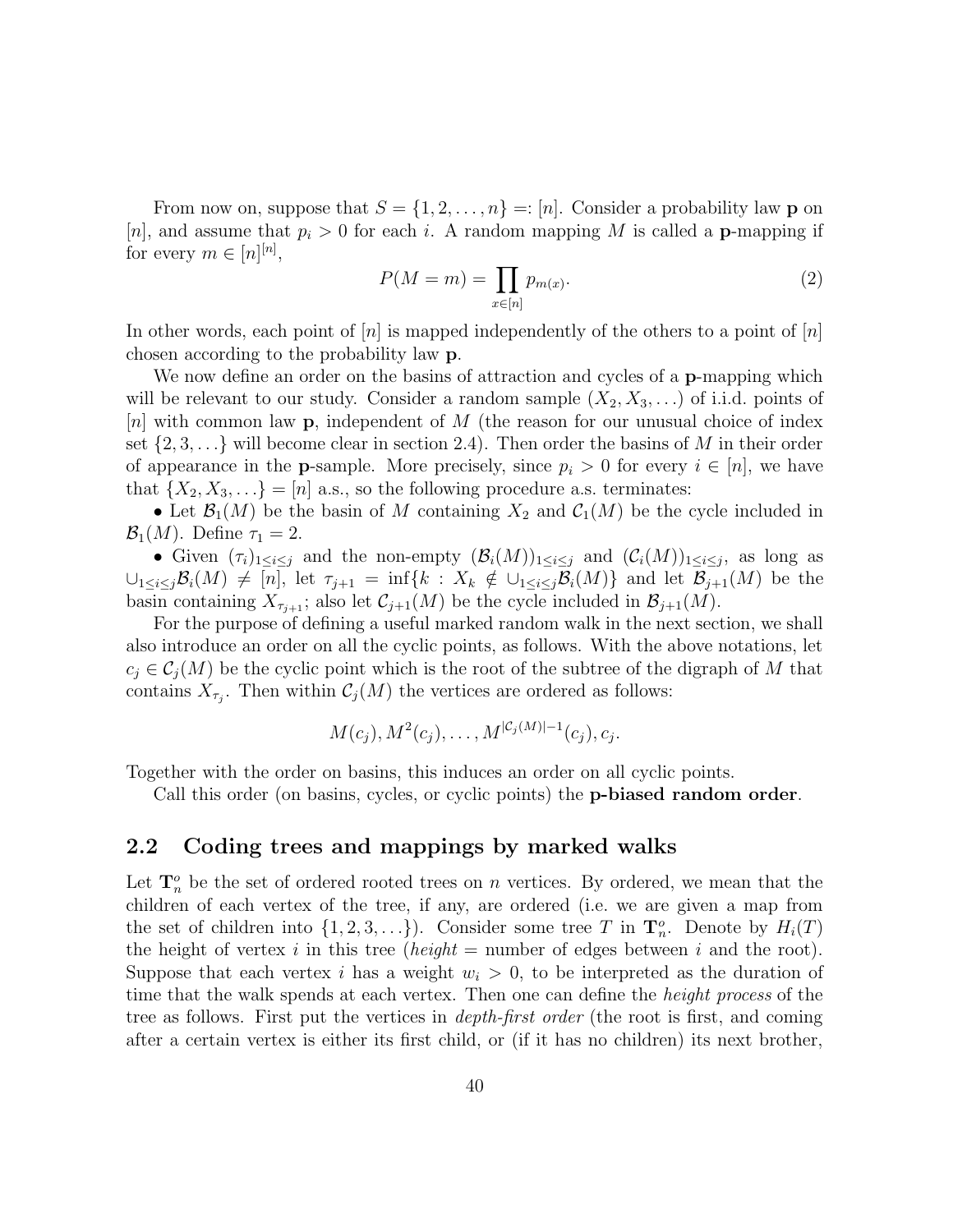or (if he has no brother either), the next brother of its parent, and so on). This order can be written as a permutation  $\sigma$ : we say that  $\sigma(i)$  is the label of the *i*-th vertex. For  $s \leq \sum_{i=1}^n w_{\sigma(i)}$  set

$$
H_s^T = H_{\sigma(i)}(T) \quad \text{if } \sum_{j=1}^{i-1} w_{\sigma(j)} \le s < \sum_{j=1}^i w_{\sigma(j)},
$$

and  $H_{\sum_{i=1}^n w_{\sigma(i)}}^T = H_{\sigma(n)}(T)$  (so the process is right-continuous). This also induces a map  $s \mapsto s^T$  from  $[0, \sum_i w_i]$  to  $[n]$ , where  $s^T = \sigma(i)$  whenever  $\sum_{j=1}^{i-1} w_{\sigma(j)} \leq s < \sum_{j=1}^{i} w_{\sigma(j)}$ . With this notation,  $H_s^T = H_{sT}(T)$ . We say that s is a time at which the vertex  $s^T$  is *visited* by the height process of T.



Fig. 1: A mapping pattern digraph and a p sample run until it has visited the three basins.





Now consider a **p**-mapping M on  $[n]$  with the assumptions above on **p**. Given the choice of a particular order on the cyclic points, say  $(c_1, \ldots, c_K)$ , one can construct the "height processes" associated with the **p**-mapping, as follows: in the digraph of  $M$ , delete the edges between cyclic points and consider the tree components  $\mathcal{T}_{c_1}, \mathcal{T}_{c_2}, \ldots, \mathcal{T}_{c_K}$  of the resulting random forest, with respective roots  $c_1, c_2, \ldots, c_K$ . The tree components are unordered trees, but we can make them into ordered trees by putting each set of children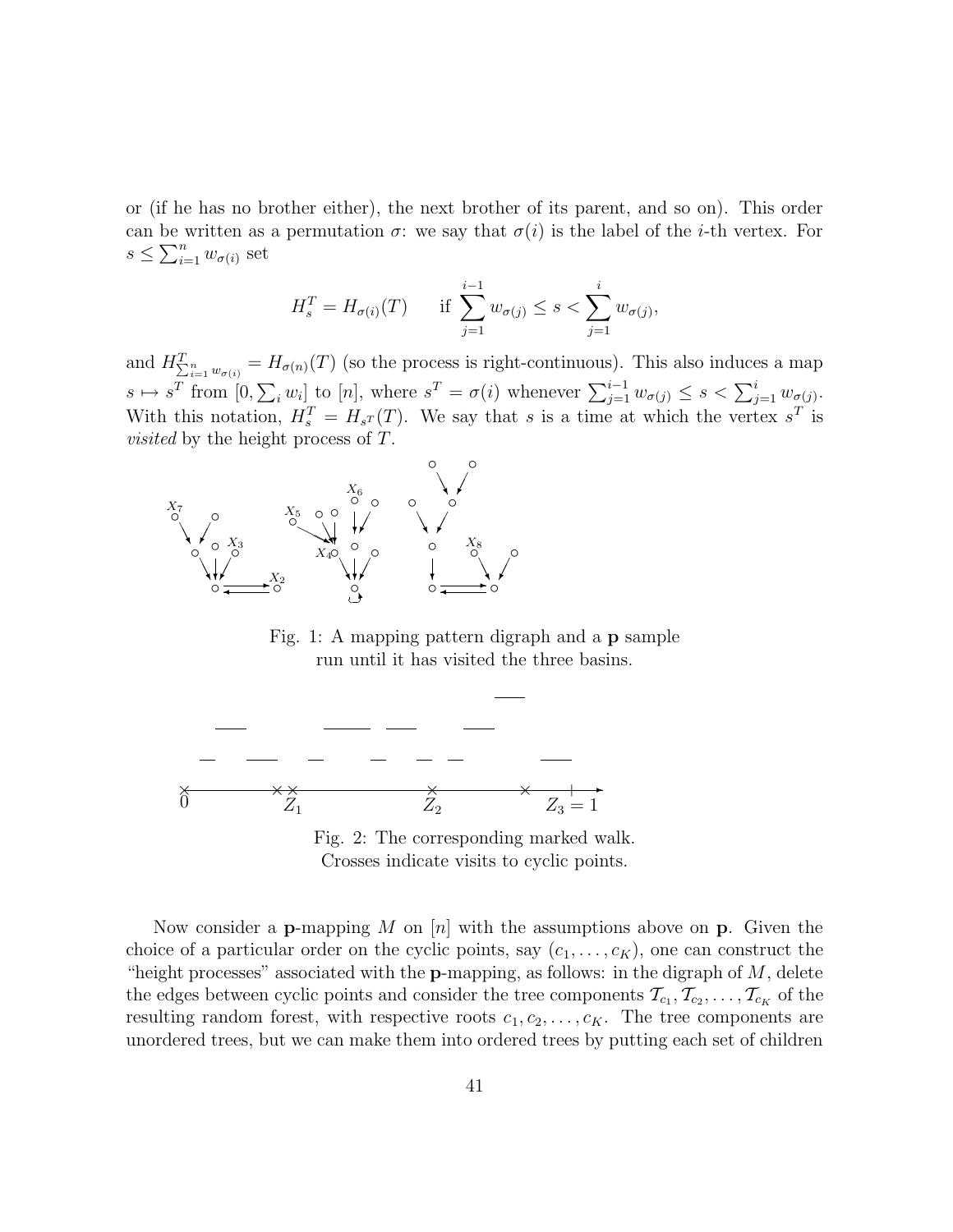of the vertices of the  $\mathcal{T}_{c_i}$ 's into uniform random order. This induces a depth-first order on each  $\mathcal{T}_{c_i}$ . Let  $H^{T_{c_i}}$  be the height process of  $\mathcal{T}_{c_i}$  (where the weight  $w_x$  of a point x is its **p**-value  $p_x$ ). Now define the mapping walk  $(H_s^M, 0 \le s \le 1)$  to be the concatenation of these tree-walks, in the order dictated by the order on the cyclic points. That is, for  $0 \leq s \leq 1$  set

$$
H_s^M = H_{s-\sum_{j
$$

and  $H_1^M = H_{1-}^M$ . Here  $p(\mathcal{T}_{c_j})$  denotes the **p**-measure of the vertex-set of  $\mathcal{T}_{c_j}$ . As with the trees, we denote by  $s^M$  the vertex that is visited by  $H^M$  at time s. Also, for  $x \in [n]$  let  $[g^{M}(x), d^{M}(x)]$  be the interval where x is visited by the walk associated with M. Several features of the mapping M are coded within this walk, such as the number of cyclic points (which is the number of points x such that  $H_{g^M(x)}^M = 0$ ), and the shapes of the trees planted on the cyclic points, which can be deduced from the excursions of the walk away from 0.

Now suppose that  $c_1, \ldots, c_K$ , and the basins  $\mathcal{B}_1(M), \mathcal{B}_2(M), \ldots$  are in the **p**-biased random order. Put a mark  $Z_i$  at the time when the *i*-th non-empty basin of M has been entirely visited. This must be a time when  $H^M$  is 0 (this is the time when the walk visits the first cyclic point of the next basin), unless  $Z_i$  is the time when the last basin has been visited, and then one has  $Z_i = 1$ . The marks  $0 = Z_0, Z_1, Z_2, \ldots$  determine the visits of each basin, i.e. the portion of  $H^M$  between  $Z_{j-1}$  and  $Z_j$  is the mapping walk corresponding to the j-th basin of the mapping. In particular  $p(\mathcal{B}_j) = Z_j - Z_{j-1}$ .

Last, we denote by  $\ell_s^M$  the number of cyclic points that are before  $s^M$  in depth-first order. Precisely,

$$
\ell_s^M = \sum_{j \le i} 1\{H^M_{\sum_{k=1}^j p_{\sigma(k)}} = 0\} \quad \text{if } \sum_{j < i} p_{\sigma(j)} \le s < \sum_{j \le i} p_{\sigma(j)}
$$

where  $\sigma$  is the ordering of vertices implicit in the construction of the mapping-walk. Remark. (a) Because the walk can visit two cyclic points consecutively, some information about the mapping pattern (i.e. the digraph with unlabeled vertices) is lost in  $(H^M, (Z_1, Z_2, \ldots))$ . But when we are also given  $((g^M(i), d^M(i)))_{i \in [n]},$  which is a partition of  $[0, 1]$ , we can recover the mapping pattern.

(b) The height process of a tree is a particular instance of a "tree walk", i.e. a walk associated with a tree. The fact that the walk spends time  $p_i$  at vertex i is important; but other walks with this property might also be usable.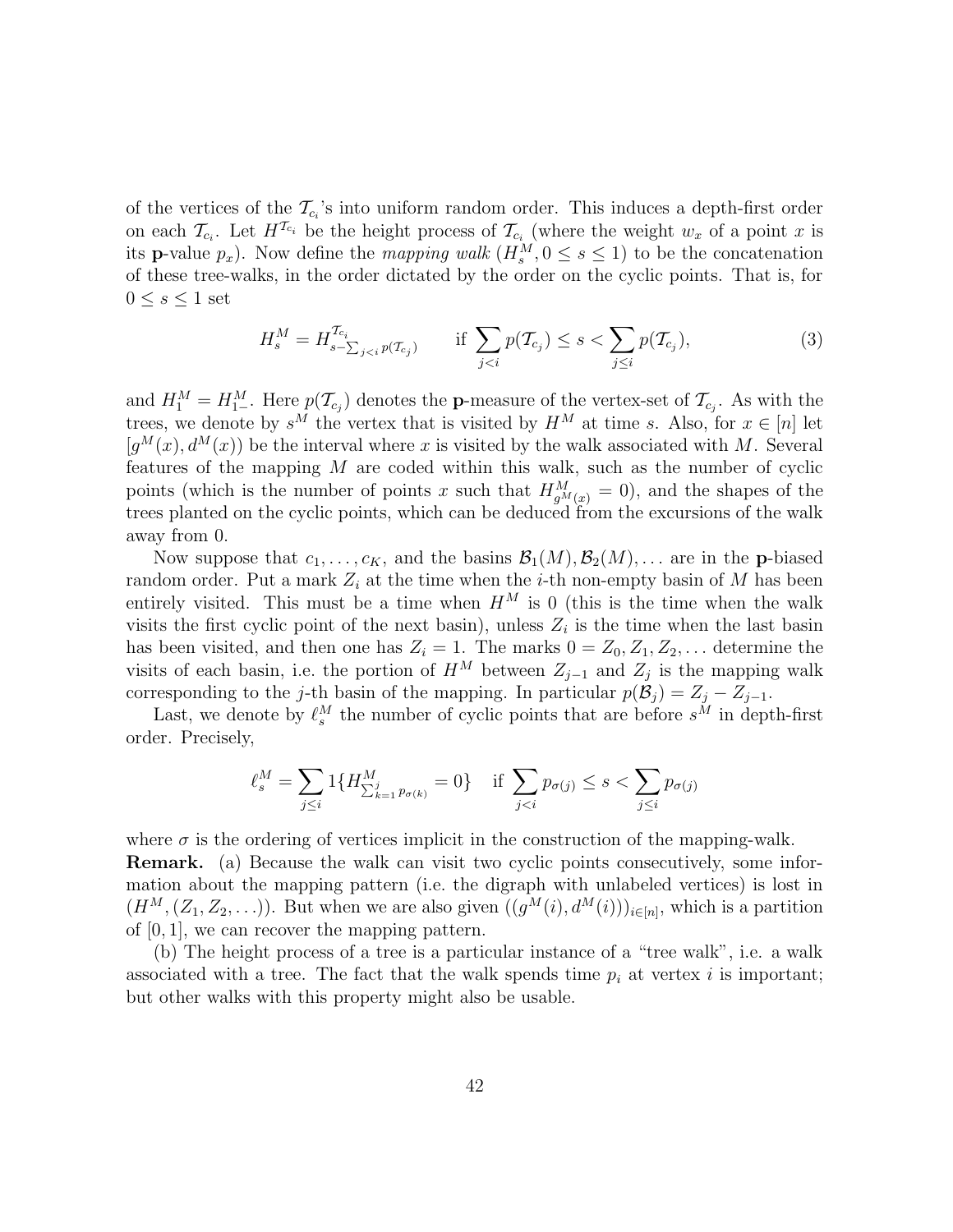#### 2.3 The convergence theorem

At this point we can state precisely the result of this paper, Theorem 1. For a probability law  $\mathbf{p}$  on  $[n]$  write

$$
c(\mathbf{p}) := \sqrt{\sum_i p_i^2}.
$$

For a sequence  $(\mathbf{p}^{(n)})$  of probability laws on [n], introduce the uniform asymptotic negligibility condition

$$
\frac{\max_{i} p_{i}^{(n)}}{c(\mathbf{p}^{(n)})} \to 0 \text{ as } n \to \infty.
$$
\n(4)

This turns out to be natural because of the birthday tree construction of p-trees [10], or the direct study of iterates of random mappings [6]. It is easy to check that (4) implies  $c(\mathbf{p}^{(n)}) \to 0.$ 

Let  $M_n$  be a  $\mathbf{p}^{(n)}$ -mapping. Consider the associated marked random walks  $(H^{M_n}, (Z_1^n, Z_2^n, \ldots)).$ Let  $B^{|\text{br}|}$  be standard reflected Brownian bridge on [0, 1], let  $(L_s, 0 \le s \le 1)$  be **half** its local time at 0, which is normalized to be the density of the occupation measure at 0 of the reflecting Brownian bridge. Define the random points  $(D_1, D_2, \ldots)$  as follows: take  $U_1$  uniform on [0, 1] independent of  $B^{|\text{br}|}$ , and let  $D_1 = \inf\{s \geq U_1 : B_s^{|\text{br}|} = 0\}$ . Then conditionally on  $D_1$  take  $U_2$  uniform on  $[D_1, 1]$  independent of  $(B_s^{\text{[br]}}, D_1 \leq s \leq 1)$ , and let  $D_2 = \inf\{s \ge U_2 : B_s^{\text{bri}} = 0\}$ , and so on.

**Theorem 1** Suppose  $(\mathbf{p}^{(n)})$  satisfies  $(4)$ . (i) There is convergence in law

$$
c(\mathbf{p}^{(n)})H^{M_n} \to 2B^{|\text{br}|} \tag{5}
$$

with respect to the  $\ast$ -topology on D[0,1] defined in section 2.5. If  $\mathbf{p}^{(n)}$  is uniform on [n] then we can use the usual Skorokhod topology on  $D[0, 1]$ .

(ii) Jointly with the convergence in (i), the marks  $(Z_1^n, Z_2^n, \ldots)$  converge in law to the sequence  $(D_1, D_2, \ldots)$ .

(iii) Jointly with the above convergences we have the limit in law (for the uniform topology)

$$
(c(\mathbf{p}^{(n)})\ell_s^{M_n}, 0 \le s \le 1) \to (L_s, 0 \le s \le 1).
$$
 (6)

This immediately yields

**Corollary 2** The following convergence in law holds jointly with  $(6)$  in Theorem 1:

$$
(p^{(n)}(\mathcal{B}_{j}(M_{n})), c(\mathbf{p}^{(n)})|\mathcal{C}_{j}(M_{n})|)_{j\geq 1} \underset{n\to\infty}{\overset{(d)}{\to}} (D_{j}-D_{j-1}, L_{D_{j}}-L_{D_{j-1}})_{j\geq 1}.
$$
 (7)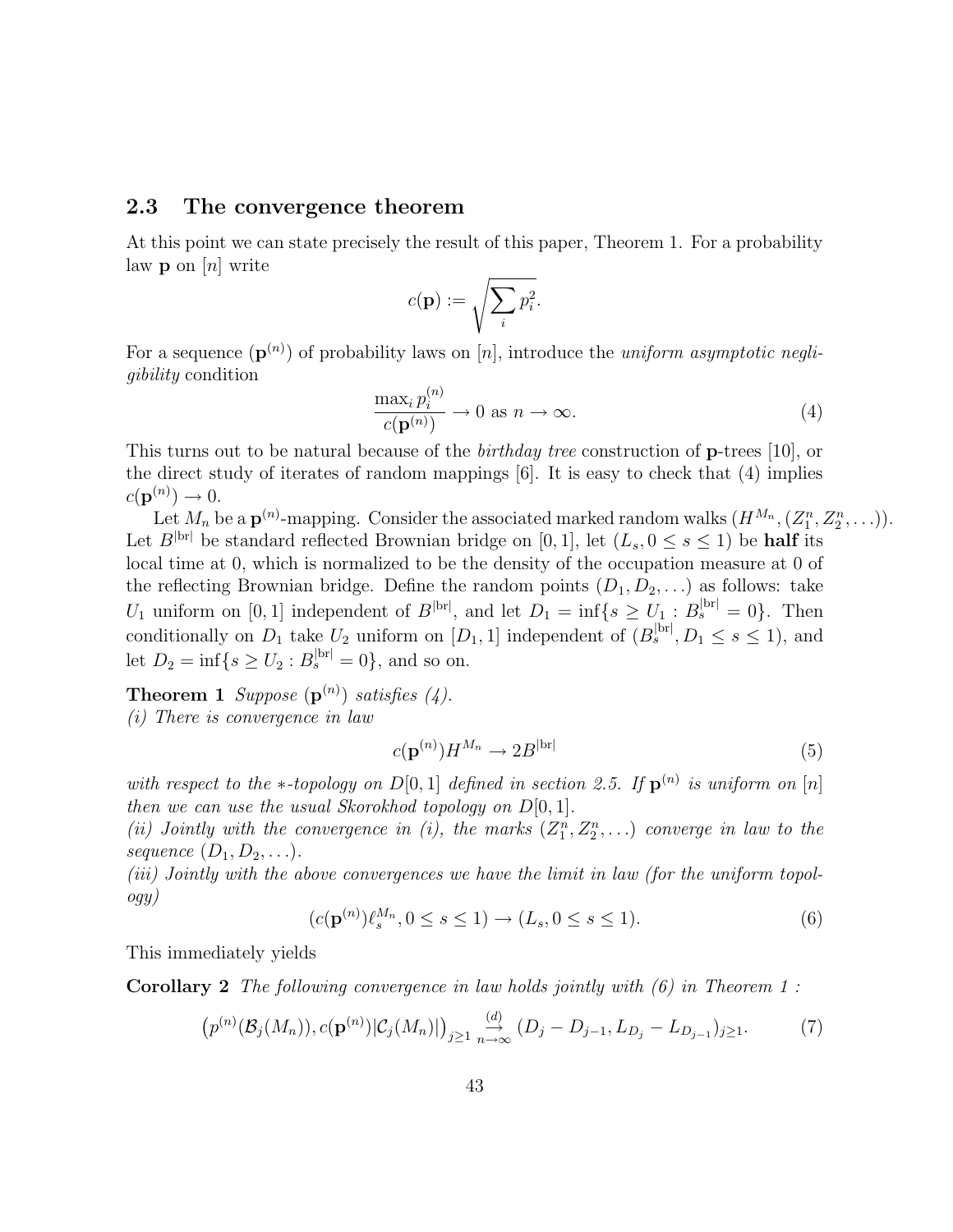For uniform  $\mathbf{p}^{(n)}$  we have  $c(\mathbf{p}^{(n)}) = n^{-1/2}$  and these results rederive the results of [4]. For  $(p^{(n)})$  satisfying (4), these results imply results proved by other methods in [6] while adding assertion (iii) which cannot be proved by those methods.

### 2.4 p-trees, p-mappings and the Joyal bijection

Let  $\mathbf{T}_n$  be the set of unordered rooted labeled trees on [n]. We define a random object, the p-tree, as a random rooted unordered labeled tree whose law is given by

$$
P(\mathcal{T} = T) = \prod_{x \in [n]} p_x^{|T_x|},\tag{8}
$$

where  $T_x$  is the set of children of vertex x. It is not obvious that the normalizing factor on the right hand side of (8) is 1, that is, that this formula indeed defines a probability law. This known fact [17] can be seen as a consequence of our following discussion.

As shown by Joyal [13] and reviewed in Pitman [17] one can define a bijection J between  $\mathbf{T}_n \times [n]$  and  $[n]^{[n]}$  which pushes forward the law of the **p**-tree, together with an independent **p**-vertex  $X_1$ , to the law of the **p**-mapping. This bijection maps the *spine* of the tree, that is, the vertices of the path from the root  $X_0$  to the distinguished vertex  $X_1$ , to the cyclic points of the mapping. As a deterministic bijection it would involve an arbitrary matching of two sets of some cardinality  $K!$ , but for our probabilistic uses it is more convenient to have the matching implemented by an explicit rule based on external randomization, as follows.

Let  $(\mathcal{T}, X_1)$  denote a **p**-tree  $\mathcal{T}$ , rooted at some vertex  $X_0$ , together with an independent **p**-point  $X_1$ . Let  $X_0 = c_1, c_2, \ldots, c_K = X_1$  be the path from the root to  $X_1$ , which we call the *spine* of the tree. Delete the edges between the vertices of the spine, obtaining K trees  $\mathcal{T}_{c_1}, \ldots, \mathcal{T}_{c_K}$ . Recall that  $(X_2, X_3, \ldots)$  is an independent random **p**-sample. As before the following construction a.s. terminates:

• Let  $\tau_1 = 2$  and  $\mathcal{T}_{c_{k_1}}$  be the tree containing  $X_2$ . Then bind the trees  $\mathcal{T}_{c_1}, \ldots, \mathcal{T}_{c_{k_1}}$ together by putting edges  $c_1 \rightarrow c_2 \rightarrow \ldots \rightarrow c_{k_1} \rightarrow c_1$ . Let  $\mathcal{C}_1 = \{c_1, \ldots, c_{k_1}\}\$  and  $\mathcal{B}_1 = \cup_{1 \leq i \leq k_1} \mathcal{T}_{c_i}.$ 

• Knowing  $(\tau_i)_{1\leq i\leq j}$ ,  $(k_i)_{1\leq i\leq j}$ ,  $(\mathcal{C}_i)_{1\leq i\leq j}$  and  $(\mathcal{B}_i)_{1\leq i\leq j}$  whose union is not  $[n]$ , let  $\tau_{j+1} = \inf\{k : X_k \notin \bigcup_{1 \leq i \leq j} B_i\}.$  Then let  $\mathcal{T}_{c_{k_{j+1}}}$  be the tree containing  $X_{\tau_{j+1}}$ , bind the trees  $\mathcal{T}_{c_{k_j+1}}, \ldots, \mathcal{T}_{c_{k_{j+1}}}$  by putting edges  $c_{k_j+1} \to c_{k_j+2} \to \ldots \to c_{k_{j+1}} \to c_{k_j+1}$ . Let  $\mathcal{C}_{j+1} = \{c_{k_j+1}, \ldots, c_{k_{j+1}}\}$  and  $\mathcal{B}_{j+1} = \bigcup_{k_j+1 \leq i \leq k_{j+1}} \mathcal{T}_{c_i}$ .

• When this ends (i.e. all the tree is examined), write  $J(\mathcal{T}, X_1)$  for the mapping whose basins are  $\mathcal{B}_1, \mathcal{B}_2, \ldots$ , and whose digraph is given by the following edges within each basin: within each tree  $\mathcal{T}_c$  for  $c \in \mathcal{C} = \cup \mathcal{C}_i$ , the edges are pointing towards the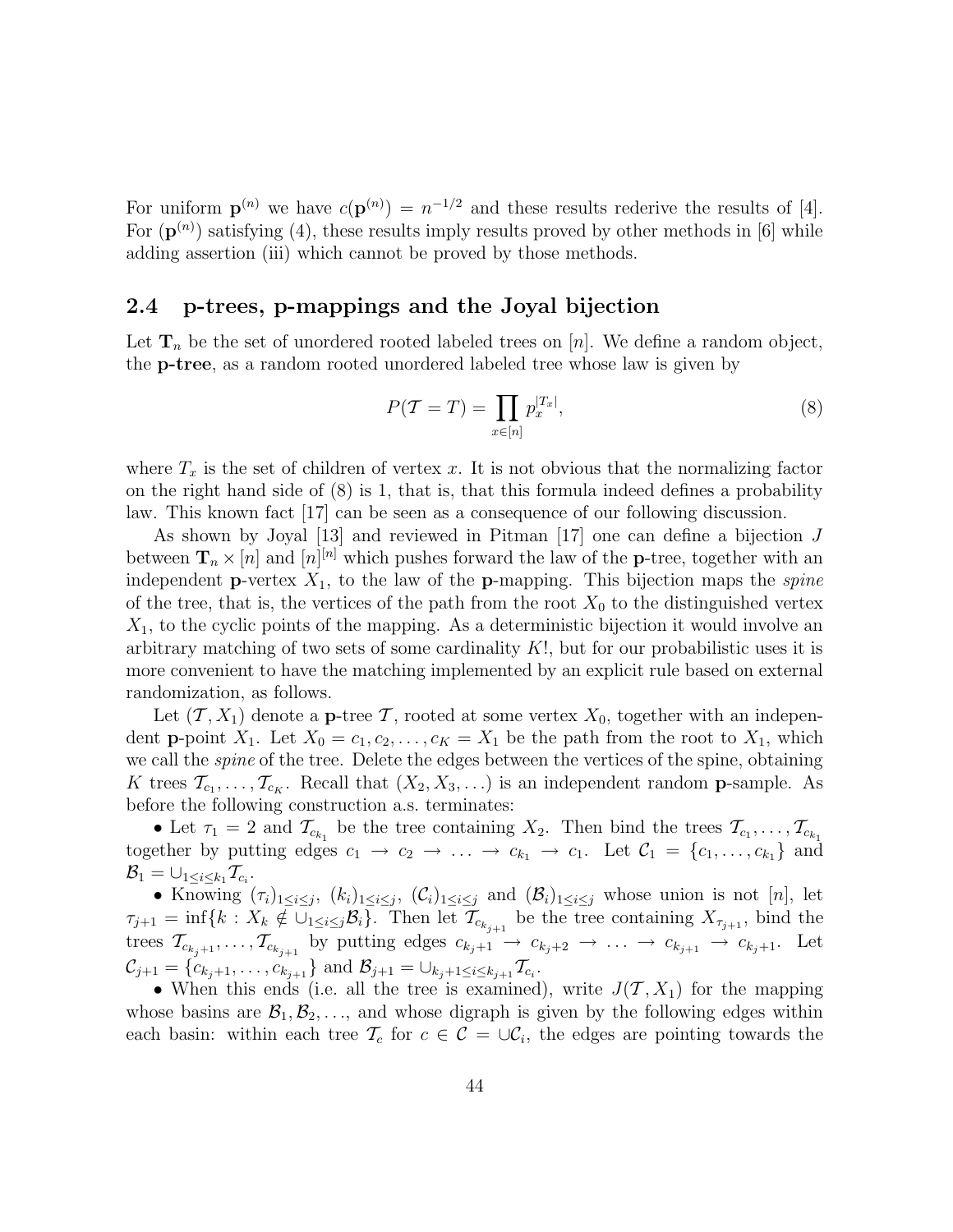root c, and the cyclic points are pointing to each other according to the binding of trees described above.

**Proposition 3** The mapping  $J(\mathcal{T}, X_1)$  is a **p**-mapping, and its basins and cyclic points are in p-biased order.

**Proof.** Fix m, a particular mapping on [n]. We condition on the **p**-sample  $(X_2, X_3, \ldots)$ . It is then not difficult to see that there exists a unique  $(T, y)$  such that  $J(T, y) = m$ . This tree is obtained as follows: take the first cyclic point c of m to which  $X_2$  is mapped by some iterate of m. If it is not the unique cyclic point of the basin of m in which  $X_2$ has fallen, we delete the edge between the previous cyclic point (i.e. the cyclic point  $c'$ such that  $m(c') = c$  and c. We then write  $c_1 = c, c_2 = m(c), c_3 = m^2(c), \ldots, c_{k_1} = c'$ . We reverse the edges between these cyclic points, i.e. we put directed edges  $c_{k_1} \rightarrow \ldots \rightarrow$  $c_2 \rightarrow c_1$ . Then we do the same with the next basin discovered by  $(X_2, X_3, \ldots)$ , and, with obvious notations, we put an edge  $c_{k_1+1} \to c_{k_1}$ . We then call y the top of the spine of the tree T thus built, so that y is the root of the tree in which the point of the **p**-sample  $(X_2, X_3, \ldots)$  that has "discovered" the last basin of m has fallen. In fact, what we have done here is the way to invert the map J.

Now, the probability that  $(\mathcal{T}, X_1)$ , the **p**-tree with an independent **p**-vertex, is equal to  $(T, y)$ , is easily seen to be equal to  $\prod_{x \in [n]} p_x^{|m^{-1}(x)|}$ . Indeed, for each vertex x of T except  $y$ , the number of edges pointing to  $x$  is the same as in the mapping digraph, and for y there is one ingoing edge missing, but this is compensated by our choice of  $X_1 = Y$ which has probability  $p_y$ .

Moreover, the probability does not depend on the values of  $X_2, X_3, \ldots$  So we can uncondition on  $(X_2, X_3, ...)$  and then the fact that the basins of  $J(\mathcal{T}, X_1)$  are in **p**-biased random order is obvious. random order is obvious.

Remark. As hinted before, there are different ways of implementing the Joyal bijection in a probabilistic context. In the Brownian bridge limit setting of Theorem 1, these lead to different recursive decompositions of Brownian bridge, discussed in detail in [1].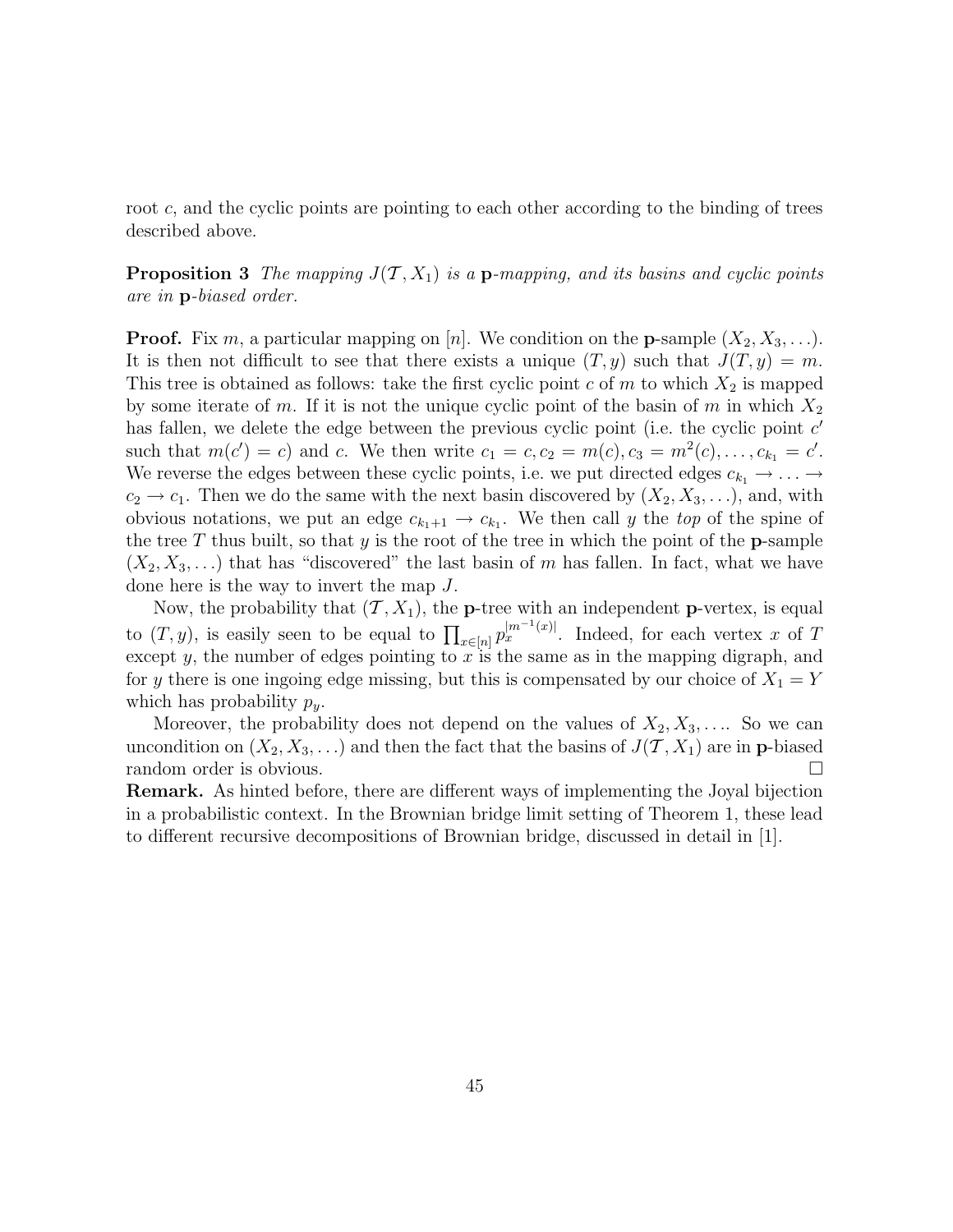

Fig. 3: A tree and a p-sample giving the mapping of Fig. 1 by the Joyal map.

In Figure 3, we draw a tree with a spine  $(\bullet \text{ vertices})$  and we run a **p** sample on it. The crosses indicate the edges that must be removed to form the mapping digraph, which is the same as in Fig. 1.

### 2.5 Weak convergence of random tree walks

Let  $\mathcal{T}_n$  be a random  $\mathbf{p}^{(n)}$ -tree and let  $H^{(n)} = H^{\mathcal{T}_n}$  be the associated height process from section 2.2. Let  $B<sup>exc</sup>$  be standard Brownian excursion. We quote the following theorem: part (a) is from [2] (see [15] for recent variations) and part (b) is [6] Theorem 4.

**Theorem 4** (a) If  $\mathbf{p}^{(n)}$  is uniform on [n] then

$$
n^{-1/2}H^{(n)} \to 2B^{\text{exc}} \text{ in } law
$$

with respect to the usual Skorokhod topology on  $D[0, 1]$ . (b) If the sequence  $(\mathbf{p}^{(n)})$  satisfies the uniform asymptotic negligibility condition (4) then

$$
c(\mathbf{p}^{(n)})H^{(n)} \to 2B^{\text{exc}} \text{ in } law
$$

with respect to the  $*$ -topology on  $D[0, 1]$  described below.

Examples show [6] that Skorokhod convergence does not hold in the complete generality of (4). In unpublished work we have sufficient conditions on  $(\mathbf{p}^{(n)})$  for Skorokhod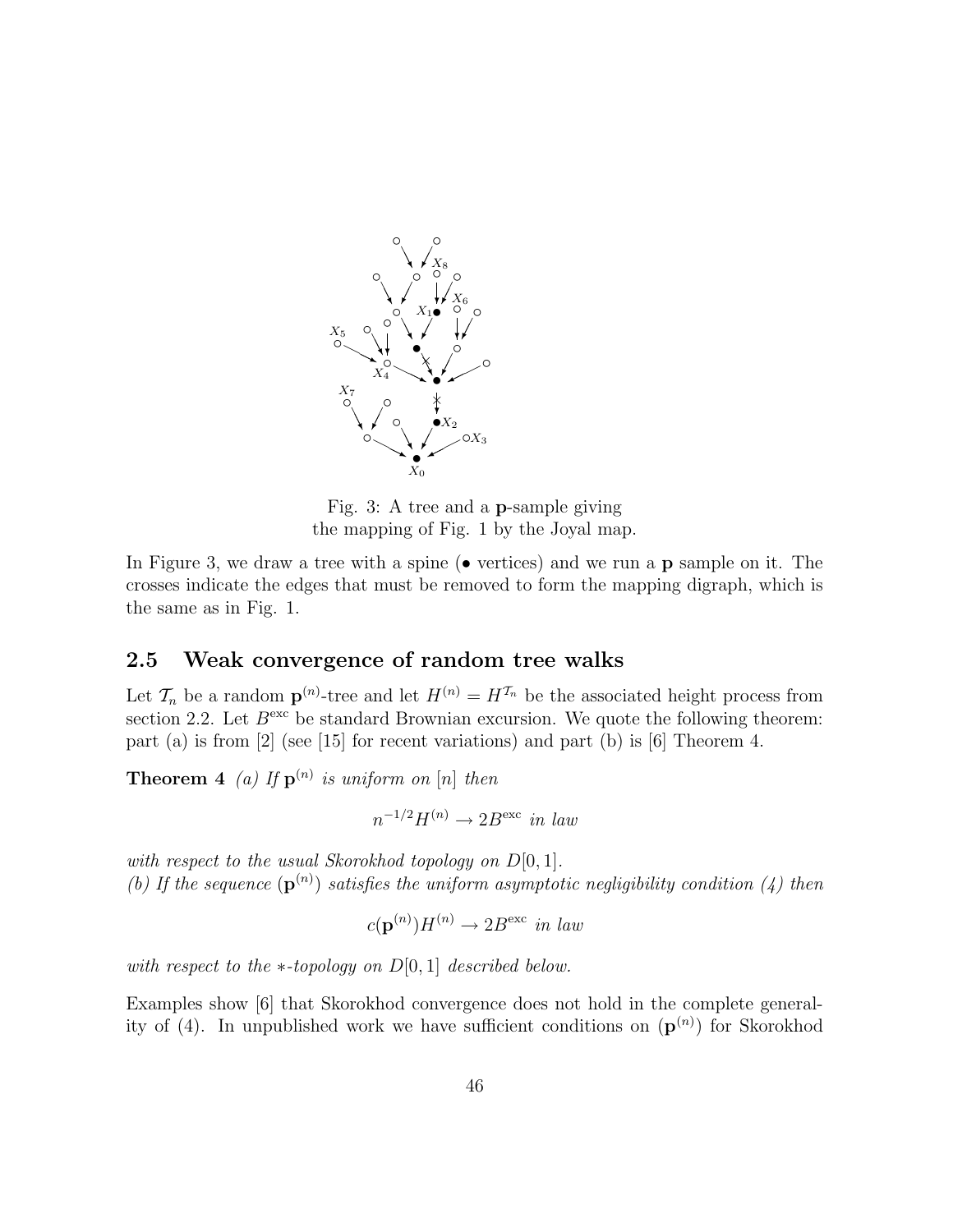convergence, but we do not have a conjecture for the precise necessary and sufficient conditions.

Here are the properties of the ∗-topology that we need (stated slightly differently than in [6]). Write  $\stackrel{\text{unif}}{\rightarrow}$  for uniform convergence on [0, 1].

**Lemma 5** Let  $f^n \in D[0,1]$  and  $f^{\infty} \in C[0,1]$ . Then  $f^n \to f^{\infty}$  if and only if there exist functions  $g^n, h^n \in D[0, 1]$  such that

$$
f^{n} = g^{n} + h^{n}
$$

$$
g^{n} \stackrel{unif}{\rightarrow} f^{\infty}
$$

$$
h^{n} \geq 0
$$

$$
\text{Leb}\{x : h^{n}(x) > 0\} \rightarrow 0.
$$

# 3 Proof of Theorem 1

#### 3.1 Representation of the mapping walk with p-trees

As in section 2.4, let  $(\mathcal{T}, X_1)$  denote a **p**-tree  $\mathcal{T}$ , rooted at some vertex  $X_0$ , together with an independent **p**-point  $X_1$ . Recall the definition of the mapping  $J(\mathcal{T}, X_1)$  defined in terms of  $(\mathcal{T}, X_1)$  and a **p**-sample  $(X_2, X_3, \ldots)$ . We are now going to use Proposition 3 to construct the **p**-mapping walk  $H^M$ , for  $M = J(\mathcal{T}, X_1)$ , from  $(\mathcal{T}, X_1)$ . Recall that  $\mathcal{T}_{c_1}, \ldots, \mathcal{T}_{c_K}$  are the subtrees of T obtained when the edges between the vertices of the spine are deleted, and rooted at these vertices. To each of these we can associate the height processes  $H^{\mathcal{T}_{c_i}}$  (with weights on vertices being the **p**-values). If we now concatenate these walks together, just as in (3), it should be clear from Proposition 3 that the resulting process is the walk  $H^M$  associated with the **p**-mapping  $M = J(\mathcal{T}, X_1)$ , with the order on basins induced by the Joyal map. With this interpretation, the mapping walk is thus what we call the height process of the **p**-tree *above the spine*.

Next, we need to incorporate the time-marks of the mapping walk. Recall that these time-marks give the successive intervals  $[Z_j, Z_{j+1}]$  of exploration of the j-th basin. By Proposition 3, the order on basins is determined by the visits of a p-sample of components of the p-tree. So it should be clear that we may obtain the marks as follows (this has to be understood as a conditional form of the recursive constructions above). Let  $Z_0 = 0$ . Recall the notation  $[g^M(i), d^M(i)]$  for the interval during which the walk  $H^M$  visits the point i.

• Take  $U_2$  uniform  $(0,1)$  independent of the **p**-tree. Then let  $Z_1 = \inf\{g^M(i) :$  $g^M(i) > U_2, H^M_{g^M(i)} = 0$  \delta \times 1. If  $Z_1 = 1$  we are done.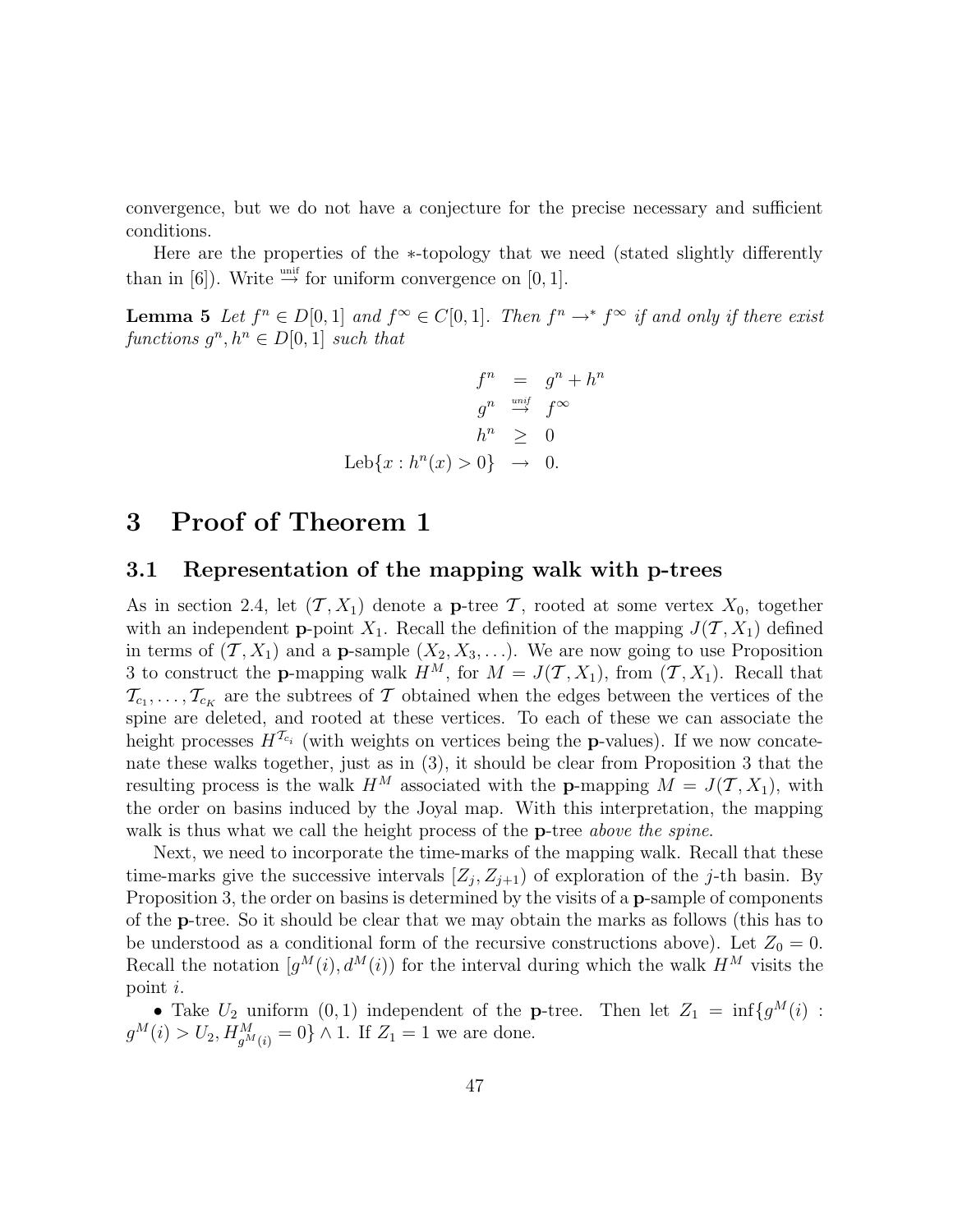• Given  $(Z_i)_{0 \leq i \leq j}$  with  $Z_j < 1$ , let  $U_{j+2}$  be uniform on  $(Z_j, 1)$  independent of the tree, and  $Z_{j+1} = \inf \{ g^M(i) : g^M(i) > U_{j+2}, H^M_{g^M(i)} = 0 \} \wedge 1$ . If this is 1 we are done.

Thus we can study mapping-walks directly in terms of trees, as summarized in

**Proposition 6** Let  $\mathcal{T}$  be a **p**-tree and  $X_1$  a **p**-sample. The marked height process above the spine,  $(H, (Z_1, \ldots))$ , has the law of the marked walk of the **p**-mapping  $J(\mathcal{T}, X_1)$ , with basins in p-biased random order.

### 3.2 A transformation on paths

Motivated by the discrete transformation (height process  $\rightarrow$  height process above spine) above, we introduce a transformation  $J^u : D[0,1] \to D[0,1]$ . Fix  $0 \le u \le 1$ . Consider  $f = (f_t) \in D[0,1]$ . Define the pre- and post- infimum process of f before and after u, written  $f(u)$ , as follows:

$$
\underline{f}_s(u) = \begin{cases} \inf_{t \in [s,u]} f_t & \text{for } s < u \\ \inf_{t \in [u,s]} f_t & \text{for } s \ge u. \end{cases}
$$

An "excursion" of f above  $f(u)$  is a portion of path of  $f - f(u)$  on a constancy interval of  $f(u)$ . Each of these excursions has a starting time g which is at some height  $h =$  $f_g = \underline{f}_g(u)$ , and if two or more of these excursions have the same starting height, we stick them together in the order induced by  $(0, 1)$ , so that each height specifies at most one "generalized" excursion of f above f. Write  $\varepsilon_1(\cdot), \varepsilon_2(\cdot), \ldots$  for these generalized excursions, ranked for example in decreasing order of lifetimes  $l_1, l_2, \ldots$ , and let  $h_i$  be the height of the starting point of excursion  $\varepsilon_i$ . We now concatenate these excursions in increasing order of starting height. That is, for  $s \in [0, 1)$ , let  $h = h_i$  be the unique height such that  $\sum_{j:h_j and define$ 

$$
(\mathbf{J}^u(f))_s = \varepsilon_i \left( s - \sum_{j:h_j < h_i} l_j \right).
$$

If the sum  $s_0$  of lengths of constancy intervals of  $\underline{f}$ , that is  $\sum_j l_j$ , equals 1, then  $\mathbf{J}^u(f)$  is defined for all  $0 \leq s \leq 1$ ; otherwise we just define  $J^u(f)$  to equal 0 on  $s_0 < s \leq 1$ . We call  $\mathbf{J}^u(f)$  the process f reflected above  $f(u)$ .

**Lemma 7** Let  $f^n \in D[0,1]$  and  $f^{\infty} \in C[0,1]$ . Suppose that, for each  $0 \le u \le 1$ , the lengths of intervals of constancy of  $f^{\infty}(u)$  sum to 1, and suppose that the different excursions of  $f^{\infty}$  above  $f^{\infty}(u)$  start at different heights.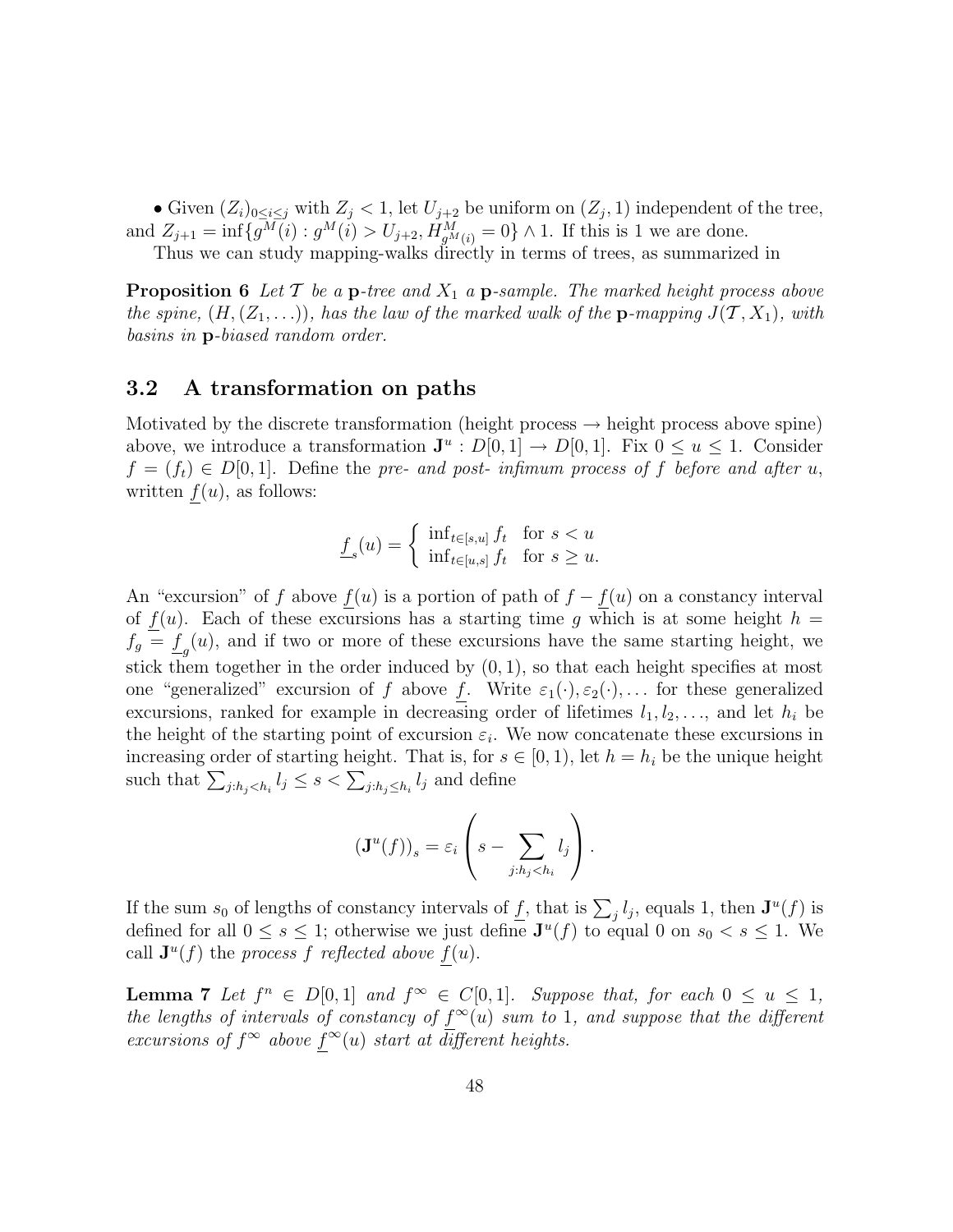(a) If  $f^n \stackrel{\textit{unif}}{\rightarrow} f^\infty$  then  $\mathbf{J}^u(f^n) \stackrel{\textit{unif}}{\rightarrow} \mathbf{J}^u(f^\infty)$ . (b) If  $f^n \to f^\infty$  and U has uniform(0,1) law then  $\mathbf{J}^U(f^n) \to \mathbf{J}^U(f^\infty)$  in probability.

**Proof.** We outline the argument, omitting some details. Fix  $u$ . Consider an interval of constancy of  $f^{\infty}(u)$ , say  $[a_k, b_k]$ . From the hypotheses on  $f^{\infty}$  we have  $f(s) > f(a_k)$ on  $a_k < s < b_k$ . Consider the case  $f^n \stackrel{\text{unif}}{\rightarrow} f^\infty$ . Then for large *n* there must be intervals of constancy of  $\underline{f}^n(u)$ , say  $[a_k^n, b_k^n]$ , such that  $a_k^n \to a_k, b_k^n \to b_k$ ,  $f^n(a_k^n) \to f^\infty(a_k)$ . This implies

$$
(f^{n}(a_{k}^{n}+s)-f^{n}(a_{k}^{n}), 0 \leq s \leq b_{k}^{n}-a_{k}^{n}) \stackrel{\text{unif}}{\rightarrow} (f^{\infty}(a_{k}+s)-f^{\infty}(a_{k}), 0 \leq s \leq b_{k}-a_{k}).
$$

Since  $\sum_{k} (b_k^n - a_k^n) \to \sum_{k} (b_k - a_k) = 1$ , we easily see that in the case  $u = 1$  we have  $\mathbf{J}^u(f^n) \stackrel{\text{unif}}{\rightarrow} \mathbf{J}^u(f^{\infty})$ . For general u, apply the argument above separately to [0, u] and  $[u, 1]$ , and check that the operation of "concatenation of excursions in order of starting height" is continuous; again we deduce  $\mathbf{J}^u(f^n) \stackrel{\text{unif}}{\rightarrow} \mathbf{J}^u(f^{\infty})$ .

Now consider the case  $f^n \to f^\infty$ . Recall the Lemma 5 decomposition  $f^n = g^n + h^n$ . By passing to a subsequence we may assume that for almost all  $0 \le u \le 1$ 

$$
h^n(u) = 0 \text{ ultimately }.
$$
\n
$$
(9)
$$

Fix such a u; it is enough to show  $\mathbf{J}^u(f^n) \to^* \mathbf{J}^u(f^{\infty})$ . The previous case implies that  $\mathbf{J}^u(g^n) \stackrel{\text{unif}}{\rightarrow} \mathbf{J}^u(f^{\infty})$ . Consider, as in the previous argument, an interval of constancy of  $[a_k^n, b_k^n]$  of  $\underline{g^n}$  converging to an interval of constancy of  $[a_k, b_k]$  of  $\underline{f^\infty}$ . Since  $f^n = g^n + h^n$ with  $h^n \geq 0$ , there is a corresponding interval of constancy of  $\overline{f^n}$  which contains the interval  $[\tilde{a}_k^n, \tilde{b}_k^n]$  defined by

$$
\tilde{a}_k^n = \inf\{a \ge a_k^n : h^n(a) = 0\}, \quad \tilde{b}_k^n = \sup\{b \le b_k^n : h^n(b) = 0\}.
$$

Use (9) to see that  $\tilde{b}_k^n - \tilde{a}_k^n \to b_k - a_k$ . We now see that the analog of  $\mathbf{J}^u(g^n)$  using only excursions over  $\cup_k[\tilde{a}_k^n, \tilde{b}_k^n]$  will converge uniformly to  $\mathbf{J}^u(f^{\infty})$ . After adding the contribution of  $h^n$  over these intervals, we will still have ∗-convergence; and the contribution to  $\mathbf{J}^u(f^n)$  from the complement of  $\cup_k[\tilde{a}_k^n, \tilde{b}_k^n]$  is asymptotically negligible for ∗-convergence.

#### 3.3 Pushing forward tree walks to mapping walks

Let  $\mathcal T$  be a **p**-tree on  $[n]$ , and put the children of each vertex in uniform random order. Let U be uniform on  $(0, 1)$ , independent of T, and let  $X_1$  be the vertex visited by the height process  $H^T$  at time U. The fact that the height process spends time  $p_x$  at vertex x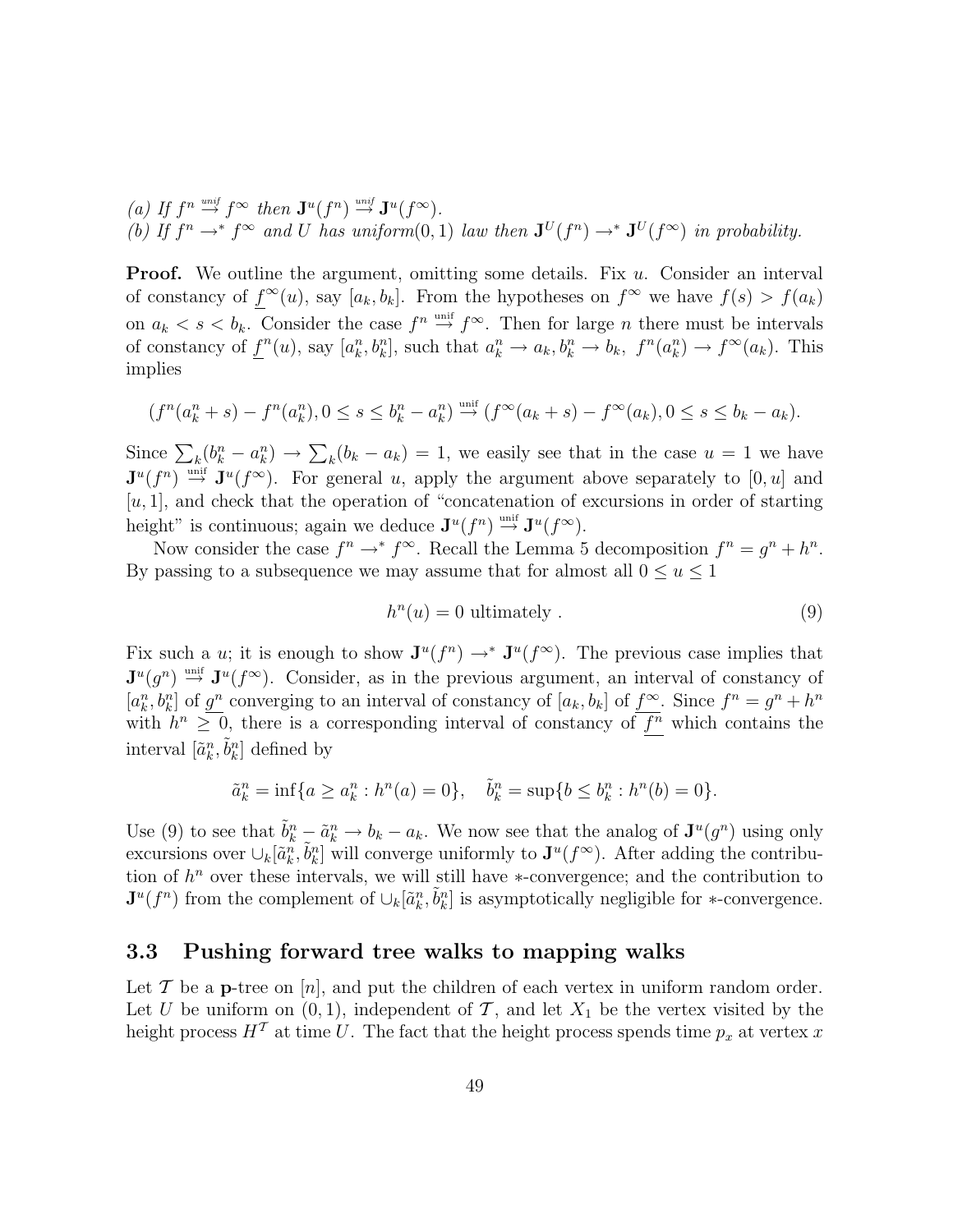implies that  $X_1$  is a **p**-sample. By Proposition 3,  $M = J(\mathcal{T}, X_1)$  is a random **p**-mapping with basins in **p**-biased random order. Let  $H^M$  be the associated marked random walk, constructed as in section 3.1, which by Proposition 6 is the height process of  $\mathcal T$  above the spine.

So to get  $H^M$  from  $H^T$  we have to extract from  $H^T$  the height processes of the subtrees rooted on the spine. This will be done by applying the transformation J to a slightly modified version of  $H<sup>T</sup>$ .

Write  $c_1, c_2, \ldots, c_K = X_1$  for the vertices of the spine of T in order of height, and as before write  $[g(c_i), d(c_i)]$  for the interval in which the height process  $H^T$  "visits"  $c_i$ . Now we consider the process

$$
K_s = \begin{cases} H_{g(c_i)}^{\mathcal{T}} + 1 & \text{if } s \in (g(c_i), d(c_i)), \text{ for some } i\\ H_s^{\mathcal{T}} & \text{else.} \end{cases}
$$
(10)

In other words, we "lift" the heights of the spine vertices by 1, but we use a small artifact here: at the point  $g(c_i)$ , the process stays at the value  $H^T_{g(c_i)}$ , and the process is not càdlàg in general. Now reflect this process K above  $\underline{K}(U)$  to obtain the process  $\mathbf{J}^{U}(K)$ .

#### Lemma 8

$$
\mathbf{J}^{U}(K)\big|_{s} = (H_s^M - 1)^+, \quad 0 \le s \le 1. \tag{11}
$$

**Proof.** Suppose that the height process  $H<sup>T</sup>$  of the tree is currently visiting a spine vertex, say  $c_i$ , which is not the top of the spine. Write h for its height  $(h = H^T(c_i) =$  $K_{g(c_i)} = K_{g(c_i+)} - 1$ . Then  $c_i$  has some children, one of them being  $c_{i+1}$ . Now we want to recover the height process of the subtree  $\mathcal{T}_{c_i}$  rooted at  $c_i$  when we delete the edges between the vertices of the spine. First, during the time interval  $(g(c_i), g(c_{i+1}))$ , the height process of  $\mathcal{T}_n$  visits  $c_i$  and the vertices of  $\mathcal{T}_{c_i}$  that are located to the left of the spine (i.e. the descendants of the children of  $c_i$  located before  $c_{i+1}$ ), if any. Then the process examines all the descendants of  $c_{i+1}$ , hence staying at heights greater than  $h+1$ , and after that visits the children of  $c_i$  that are to the right of the spine, if any, starting say at time  $g_i' > U$ .

Hence,  $K_{g(c_i)} = h$ ,  $K_s \geq h + 1$  for  $s \in (g(c_i), g(c_{i+1})]$  and  $K_s > h + 1$  for  $s \in$  $(g(c_{i+1}), U)$ . So  $(g(c_i), g(c_{i+1}))$  is an excursion interval of K above K, for an excursion starting at height h + 1. This excursion is easily seen as being  $(H^{\mathcal{T}_{c_i}}-1)^+$  restricted to the vertices that are to the left hand side of the spine, where  $H^{\mathcal{T}_{c_i}}$  is the height process of  $\mathcal{T}_{c_i}$ .

Then  $K_{g_i'} = h + 1$ , so  $g_i'$  is the starting time of an excursion of K above  $\underline{K}(U)$ , with starting height  $h + 1$ , and this excursion is now  $(H^{\mathcal{T}_{c_i}} - 1)^+$  restricted to the vertices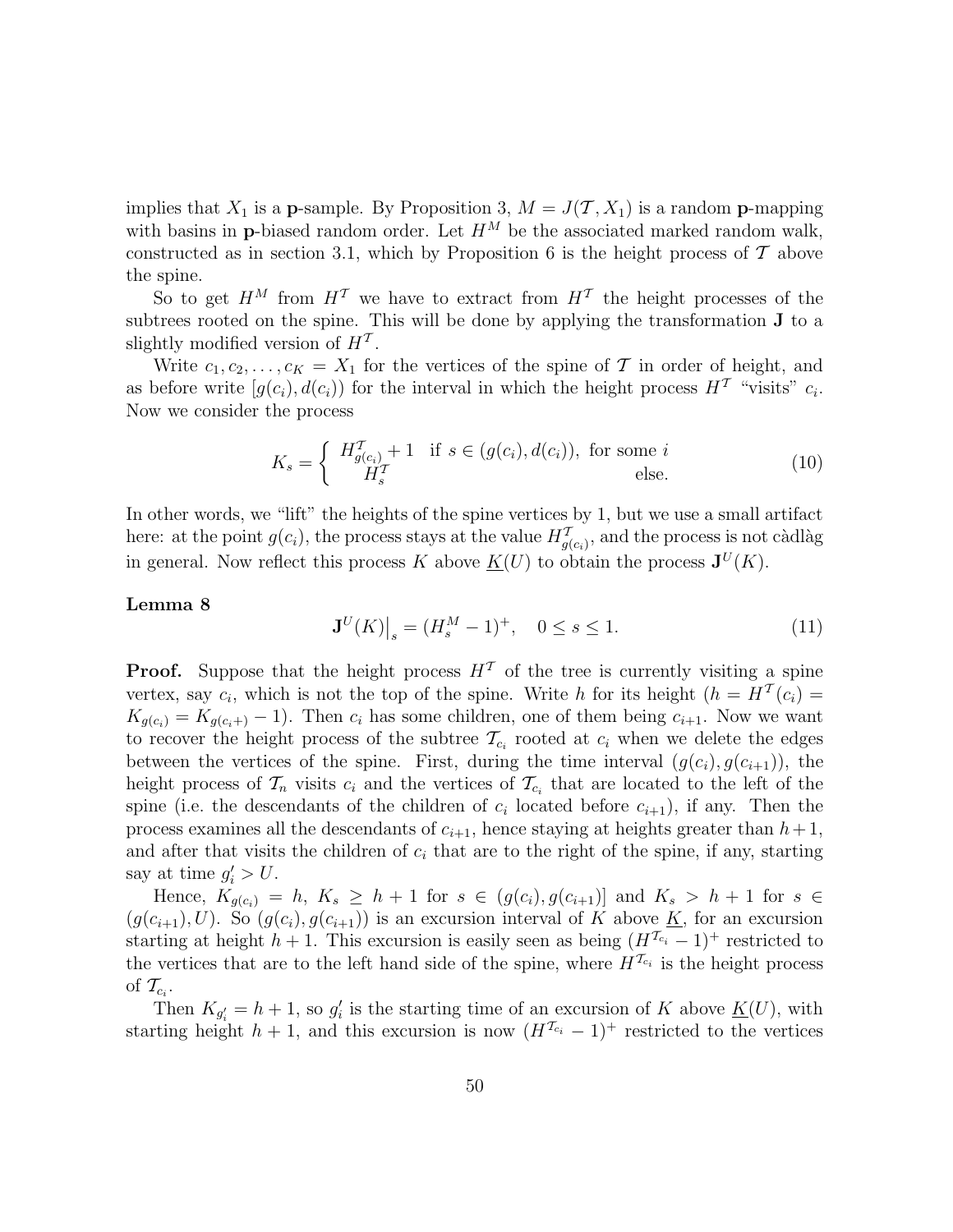that are to the right hand side of the spine. The analysis is easier if  $c_i = X_1$  is the top of the spine, in which case there is no child of  $c_i$  at the left or right-hand side of the spine. This gives the result.  $\Box$ 



Fig. 4: The process  $H<sup>T</sup>$  (thin line) and the process <u>K</u> (dashed line). The crosses and thick lines represent visits to vertices of the spine.

Note that our "artifact" was designed to give an exact equality in Lemma 8. Removing the artifact to make processes càdlàg can only change the processes involved by  $\pm 1$ , which will not affect our subsequent asymptotic arguments.

Figure 4 shows the height process of the tree of Figure 3, with  $U$  such that the spine is the same. We also draw the process  $K$ . As noted before, the unmarked walk associated with the image of the last tree by the Joyal map depends only on the spine, and so this walk is that of Figure 2. The next figure depicts the process  $J^U(K)$ .



Fig. 5: The process  $J^U(K)$  (compare with Fig. 2).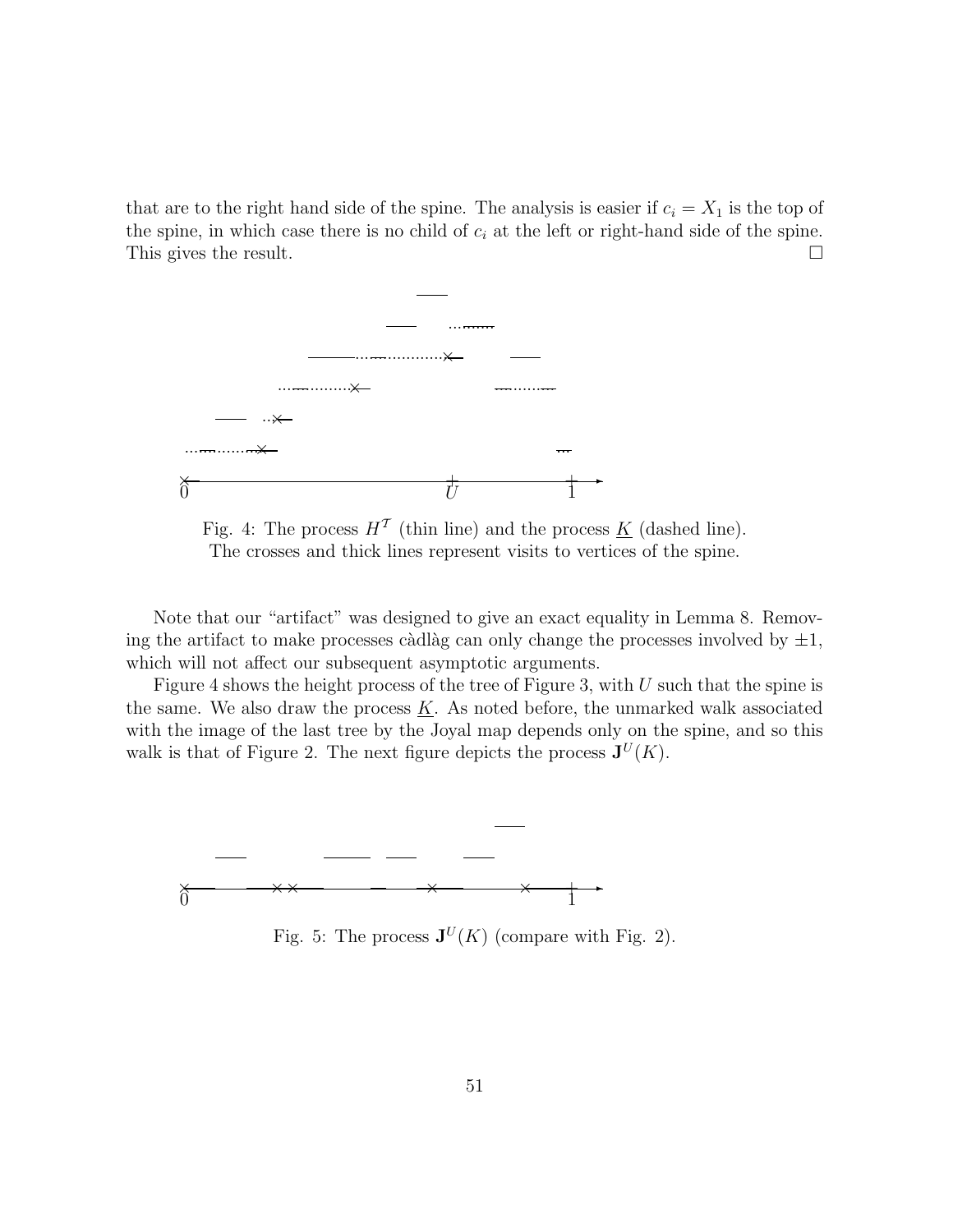### **3.4** J transforms  $B^{\text{exc}}$  to  $B^{\text{brr}}$

**Lemma 9** Let  $B^{\text{exc}}$  be standard Brownian excursion, and let U be uniform independent on [0, 1]. Then  $J^U(B^{exc})$  is distributed as  $B^{|\text{br}|}$ , reflecting Brownian bridge on [0, 1].

**Proof.** By [19], the reflecting Brownian bridge is obtained from the family of its excursions by concatenating them in exchangeable random order. Precisely, let  $(\varepsilon_1, \varepsilon_2, \ldots)$ be the excursions of  $B^{|\text{br}|}$  away from 0, ranked by decreasing order of their durations  $\ell_1 \geq \ell_2 \geq \ldots > 0$ , and let  $\preceq$  be a random order ( $\prec$  is then the associated strict order) on  $\mathbb N$  independent of the excursions, such that for every  $k$ , each one of the  $k!$  possible strict orderings on the set  $[k]$  are equally likely. Then the process

$$
X_s = \varepsilon_i \left( s - \sum_{j \prec i} \ell_j \right) \quad \text{for } \sum_{j \prec i} \ell_j \le s \le \sum_{j \preceq i} \ell_j
$$

has the same law as  $B^{\rm |br|}$ .

By [7, Theorem 3.2], the excursions away from 0 of  $J^U(B^{exc})$  are those of a reflecting Brownian bridge. It thus remains to show that the different ordering of the excursions used to define the process  $J^U(B^{exc})$  is an independent exchangeable order. Now, by a conditioned form of Bismut's decomposition (see e.g. Biane [8]), conditionally on U and  $B_U^{\text{exc}}$ , the paths  $(B_{U-s}^{\text{exc}}, 0 \leq s \leq U)$  and  $(B_{s+U}^{\text{exc}}, 0 \leq s \leq 1-U)$  are independent Brownian paths starting at  $B_U^{\text{exc}}$ , conditioned to first hit 0 at time U and  $1-U$  respectively, and killed at these times. Still conditionally on  $(U, B_U^{\text{exc}})$ , consider the excursions  $(\varepsilon_1^1, \varepsilon_2^1, \ldots)$ of  $(B_s^{\text{exc}}, 0 \leq s \leq U)$  above its future infimum process, ordered in decreasing lifetimes order, and their respective heights  $(h_1^1, h_2^1, \ldots)$ . Let also  $(\varepsilon_1^2, \varepsilon_2^2, \ldots)$  be the excursions of  $(B_{s+U}^{\text{exc}}, 0 \leq s \leq 1-U)$  above its infimum process, also ordered in decreasing lifetimes order, and denote their respective heights by  $(h_1^2, h_2^2, \ldots)$ . Then we have from [19, Proposition 6.2 that  $(h_1^1/B_U^{\text{exc}}, h_2^1/B_U^{\text{exc}}, \ldots)$  and  $(h_1^2/B_U^{\text{exc}}, h_2^2/B_U^{\text{exc}}, \ldots)$  are independent conditionally on  $B_U^{\text{exc}}$ , and are two sequences of i.i.d. uniform [0, 1] r.v.'s. Hence, the concatenation of these two sequences is again a sequence of independent uniform $[0, 1]$ r.v.'s. So this holds also unconditionally on  $(U, B_U^{\text{exc}})$ . Now, by definition, the order of the excursions of  $J^U(B^{exc})$  is that induced by this concatenated family, meaning that the excursion  $\varepsilon_k^i$  appears before excursion  $\varepsilon_k^j$  $\frac{d}{dt}$ , if and only if  $h_k^i < h_k^j$  $_{k'}^j$  for  $k, k' \geq 1, i, j \in \{1, 2\}.$ The excursions are thus in exchangeable random order, and the claim follows.  $\Box$ 

Notice also from [19] that for the reflected Brownian bridge  $B^{\rm |br|} = \mathbf{J}^U(B^{\rm exc})$ , one can extend the fact that  $L_1 = 2B_U^{\text{exc}}$  to

$$
L_s = 2h_s \tag{12}
$$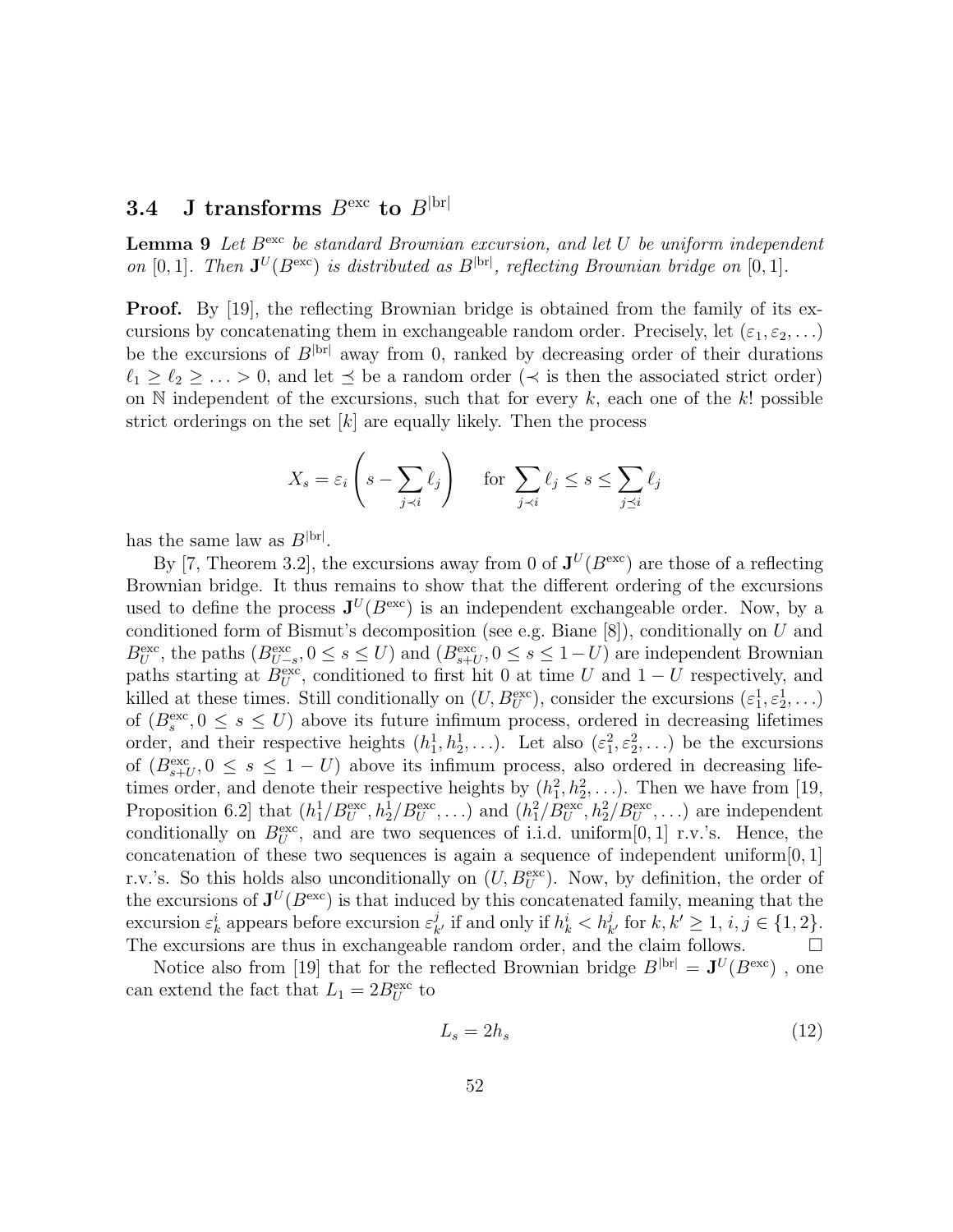if s is not a zero of  $B^{|\text{br}|}$ , where  $h_s$  is the height of the starting point of the excursion of  $B^{\text{exc}}$  that is matched to the excursion of  $J^U(B^{\text{exc}})$  straddling s, and L is then defined on all [0, 1] by continuity.

### 3.5 Completing the proof of Theorem 1

As in Proposition 3, we may take the  $p^{(n)}$ -mapping  $M_n$  in its representation  $M_n =$  $J(\mathcal{T}_n, X_{1,n})$ , where  $\mathcal{T}_n$  is a  $\mathbf{p}^{(n)}$ -tree and  $X_{1,n}$  is a  $\mathbf{p}^{(n)}$  sample from  $\mathcal{T}_n$ . By Theorem 4(b) and the Skorokhod representation Theorem, we may suppose that we have a.s. convergence of  $c(\mathbf{p}^{(n)})H^{T_n}$  to  $2B^{\text{exc}}$ . (Here and below, convergence is ∗-convergence in general, and uniform convergence in the special case of uniform  $p^{(n)}$ ). For each n we may use the same U to define  $X_{1,n}$ . From the definition (10) of  $K^n$  we also have a.s. convergence of  $c(\mathbf{p}^{(n)})K^n$  to  $2B^{\text{exc}}$ . Then by Lemmas 7 and 9, the process  $c(\mathbf{p}^{(n)})\mathbf{J}^U(K^n)$ converges to  $2B^{|br|}$ . Hence, so does  $c(p^{(n)})H^{M_n}$  according to Lemma 8. This is assertion (i) of the Theorem.

For (ii), the assertion about the marks  $(Z_1^n, Z_2^n, \ldots)$  follows easily by incorporating the representation of section 3.1 into the argument above (the only possible trouble is when a  $U_i$  falls on a zero of  $H^n$ , but this happens with probability going to 0).

To obtain (iii) we observe that the number of cyclic points visited in depth-first order before the vertex coded by  $s \in [0,1]$  is equal (except for an unimportant possible error of 1) to the starting height of some excursion of  $K<sup>n</sup>$  above  $\underline{K}<sup>n</sup>$ . Now suppose that s is not a zero of  $B^{|\text{br}|}$ , so that it is strictly included in the excursion interval of, say the k-th longest-lifetime excursion of  $2B^{|\text{br}|}$  away from 0. Then for n sufficiently big, s also belongs to the excursion interval of the k-th longest-lifetime excursion of  $H^{M_n}$  away from 0, which corresponds to the k-th longest-lifetime excursion of  $K<sup>n</sup>$  above  $\underline{K}<sup>n</sup>$ . But this excursion's starting height, once multiplied by  $c(p^{(n)})$ , converges to the starting height of the k-th longest-lifetime excursion of  $2B^{\text{exc}}$  above  $2\underline{B}^{\text{exc}}$ . It now follows from classical considerations (see e.g. [19]) that this last height is equal to  $L<sub>s</sub>$  (note this is consistent with (12) wherein  $2h_s$  is the height for  $2B^{\text{exc}}$ ). We can now conclude, since the limiting process  $L$  is continuous and increasing on  $[0, 1]$ , and since the lengths of excursions of  $2B^{\text{exc}}$  above  $2B^{\text{exc}}$  sum to 1, that the convergence of  $c(\mathbf{p}^{(n)})\ell^{M_n}$  to L holds uniformly and not only pointwise.  $\Box$ 

## 4 Final comments

1. At the start of the proof of Lemma 9 we used the result from [7] that the excursions of  ${\bf J}^{U}(B^{\rm exc})$  away from 0 are those of a reflecting Brownian bridge. Here is a way to rederive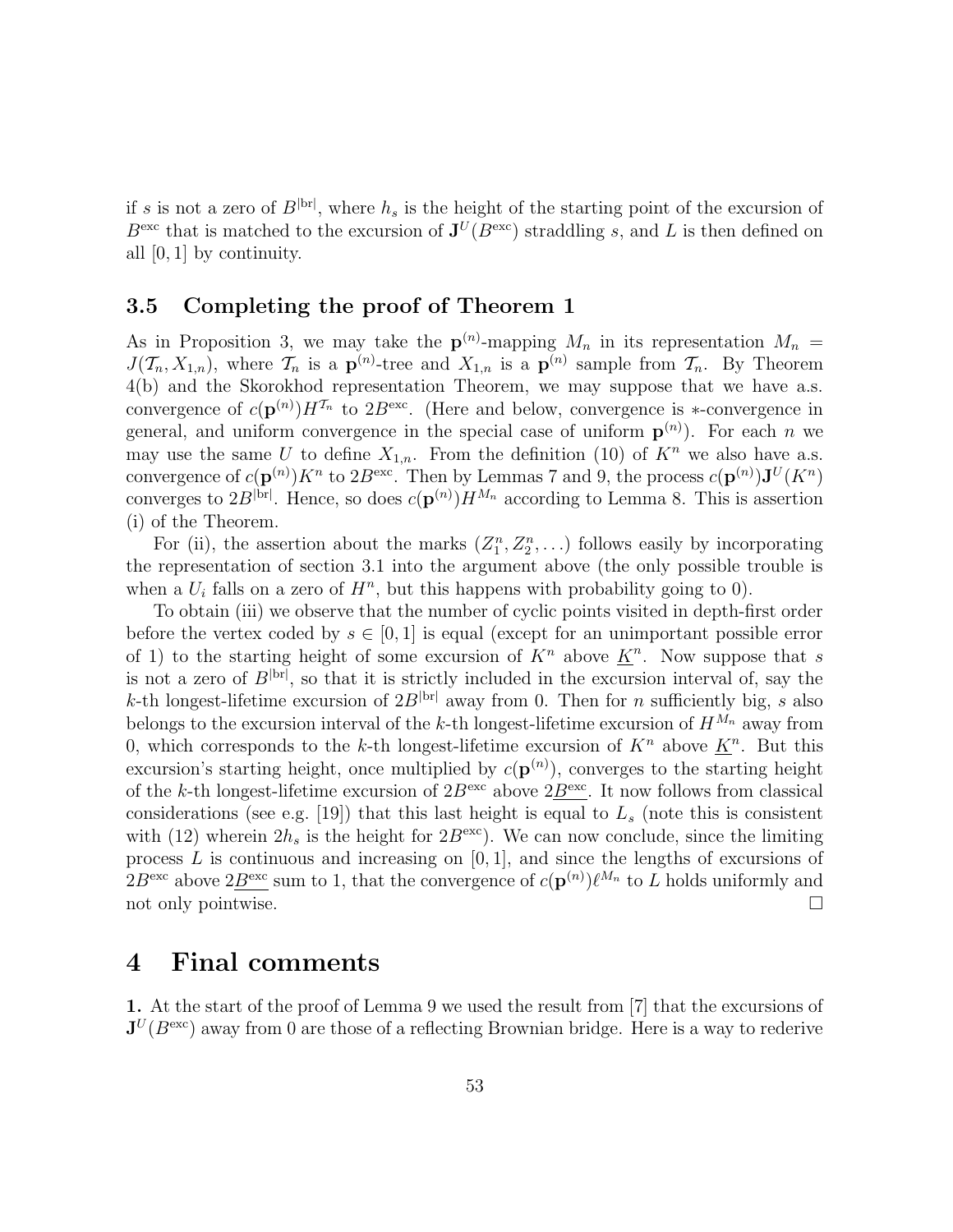that result. First, by the well-known formula for the entrance law of the Brownian excursion, one easily gets that the law of  $(U, B_U^{\text{exc}})$  has the same law as  $(T_{R/2}, R/2)$  given  $T_R = 1$ , where T is the first-passage subordinator associated with Brownian motion and R is an independent r.v. with Rayleigh distribution. By Bismut's decomposition, one deduces that the process Y defined by  $Y_t = B_{U-t}^{\text{exc}}$  for  $0 \le t \le U$  and  $Y_t = B_t^{\text{exc}} - 2B_U^{\text{exc}}$ for  $U \leq t \leq 1$  is, conditionally on  $B_U^{\text{exc}}$  but unconditionally on U, a first-passage bridge of the Brownian motion, i.e. a Brownian motion conditioned to first hit  $-2B_U^{\text{exc}}$  at time 1. By [19], its associated reflected process above its infimum is a reflecting Brownian bridge conditioned to have local time  $2B_U^{\text{exc}}$  at level 0, and we can uncondition on  $B_U^{\text{exc}}$ , since  $2B_U^{\text{exc}}$  has the Rayleigh law, which is that of the local time at 0 of  $B^{\text{bri}}$ .

2. Our work implicitly answers a question of Pitman [18]. Let

$$
C_n^k = |\{ i \in [n] : M_n^{k-1}(i) \notin \mathcal{C}(M_n), M_n^k(i) \in \mathcal{C}(M_n) \}|
$$

be the number of vertices at distance  $k$  of the set of cyclic points of the uniform random mapping  $M_n$  (for the distance induced by the digraph of  $M_n$ ). In particular,  $C_n^0 = \ell_1^{M_n}$  with our previous notations. Drmota and Gittenberger [11] show that the process  $(n^{-1/2}C_n^{[2s\sqrt{n}]}, s \ge 0)$  converges in law to the process  $(L_1^s(B^{[br]}), s \ge 0)$  of local times of  $B^{|\text{br}|}$  (with our choice of normalization as half the occupation density). One of the question raised in Pitman [18] is whether this convergence holds jointly with the convergences of our main theorem. To show this is true, first note that from the tightness of each individual component, we get that the pair  $(n^{-1/2}H^{M_n}, n^{-1/2}C_n^{[2\sqrt{n} \cdot]} )$  is tight. Call  $(2B^{\vert\text{br}\vert}, L')$  its weak limit through some subsequence, and suppose that the convergence in law holds a.s. by Skorokhod's representation theorem. If we prove that  $L'(s) = L_1^s(B^{|\text{br}|})$ for every s, we will have shown that  $(2B^{\rm [br]}, L_1(B^{\rm [br]})$  is the only possible limit, hence that  $(n^{-1/2}H^{M_n}, n^{-1/2}C_n^{[2\sqrt{n}]} )$  jointly converges to this limit. Now for every  $s \geq 0$  one has that

$$
\int_0^1 dt 1\{H_t^{M_n} \le [2\sqrt{n}s]\} = n^{-1} \sum_{k=0}^{[2\sqrt{n}s]} C_n^k \to 2 \int_0^s du L'(u),
$$

whereas the left-hand term converges to  $\int_0^1 dt 1\{B_t^{\text{bri}} \leq s\}$ , which equals  $2 \int_0^s du L_1^u(B^{\text{bri}})$ . Hence the result by identification.

Acknowledgements We thank Jennie Hansen and an anonymous referee for careful reading.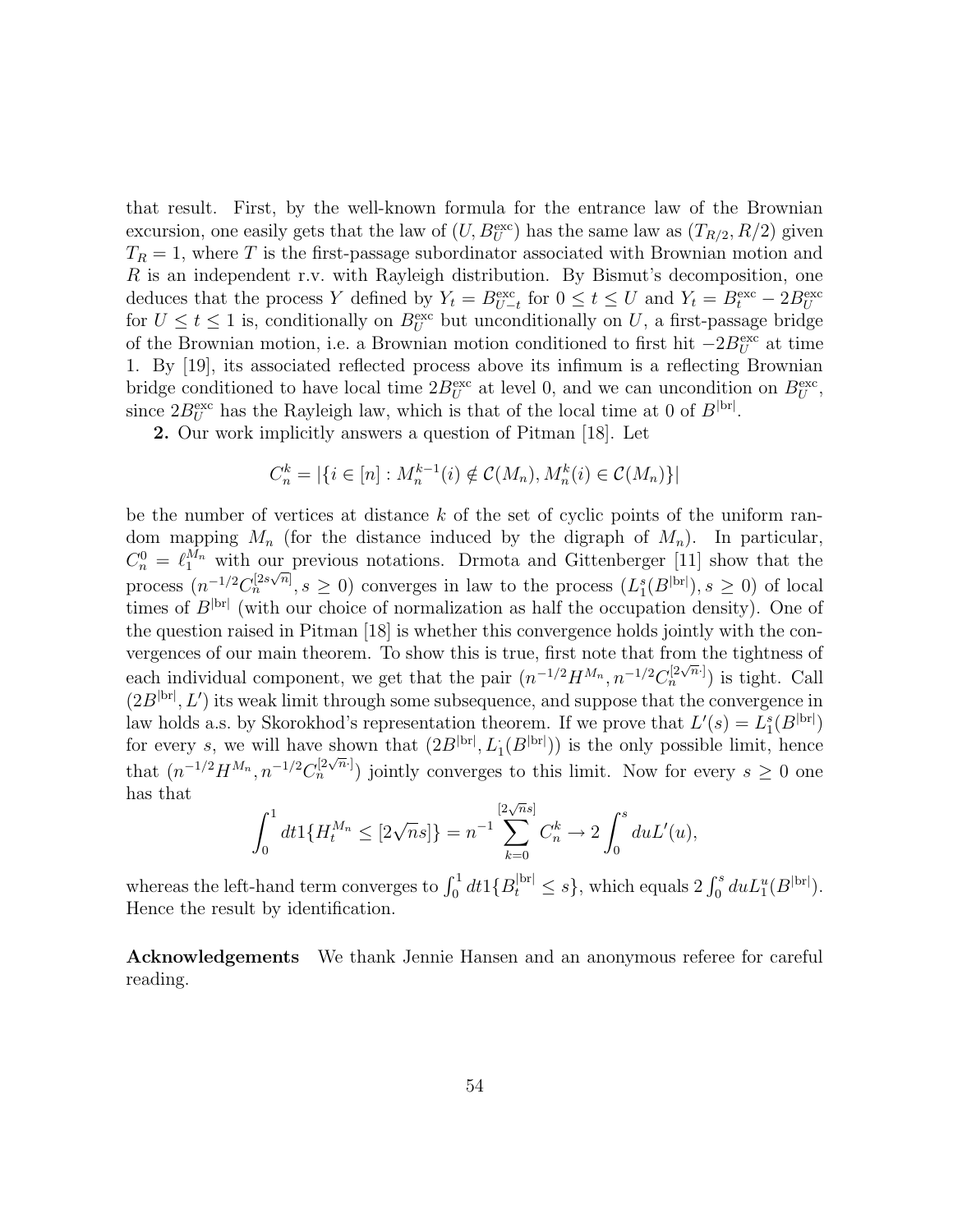# References

- [1] D. J. Aldous and J. Pitman. Two recursive decompositions of Brownian bridge related to the asymptotics of random mappings. Technical Report 595, Dept. Statistics, U.C. Berkeley, 2002.
- [2] D.J. Aldous. The continuum random tree III. Ann. Probab., 21:248–289, 1993.
- [3] D.J. Aldous, G. Miermont, and J. Pitman. Weak convergence of random p-mappings and the exploration process of the inhomogeneous continuum random tree. In preparation, 2004.
- [4] D.J. Aldous and J. Pitman. Brownian bridge asymptotics for random mappings. Random Structures Algorithms, 5:487–512, 1994.
- [5] D.J. Aldous and J. Pitman. The asymptotic distribution of the diameter of a random mapping. C. R. Math. Acad. Sci. Paris, 334:1–4, 2002.
- [6] D.J. Aldous and J. Pitman. Invariance principles for non-uniform random mappings and trees. In V.A. Malyshev and A.M. Vershik, editors, Asymptotic Combinatorics with Applications to Mathematical Physics, pages 113–147. Kluwer, 2002. Available at http://www.stat.berkeley.edu/tech-reports/594.ps.Z.
- [7] J. Bertoin and J. Pitman. Path transformations connecting Brownian bridge, excursion and meander. Bull. Sci. Math. (2), 118:147–166, 1994.
- [8] P. Biane. Relations entre pont et excursion du mouvement Brownien réel. Ann. Inst. Henri Poincaré, 22:1–7, 1986.
- [9] P. Biane. Some comments on the paper: "Brownian bridge asymptotics for random mappings" by D. J. Aldous and J. W. Pitman. Random Structures and Algorithms, 5:513–516, 1994.
- [10] M. Camarri and J. Pitman. Limit distributions and random trees derived from the birthday problem with unequal probabilities. Electron. J. Probab., 5:Paper 2, 1–18, 2000.
- [11] M. Drmota and B. Gittenberger. On the profile of random trees. Random Structures and Algorithms, 10:421–451, 1997.